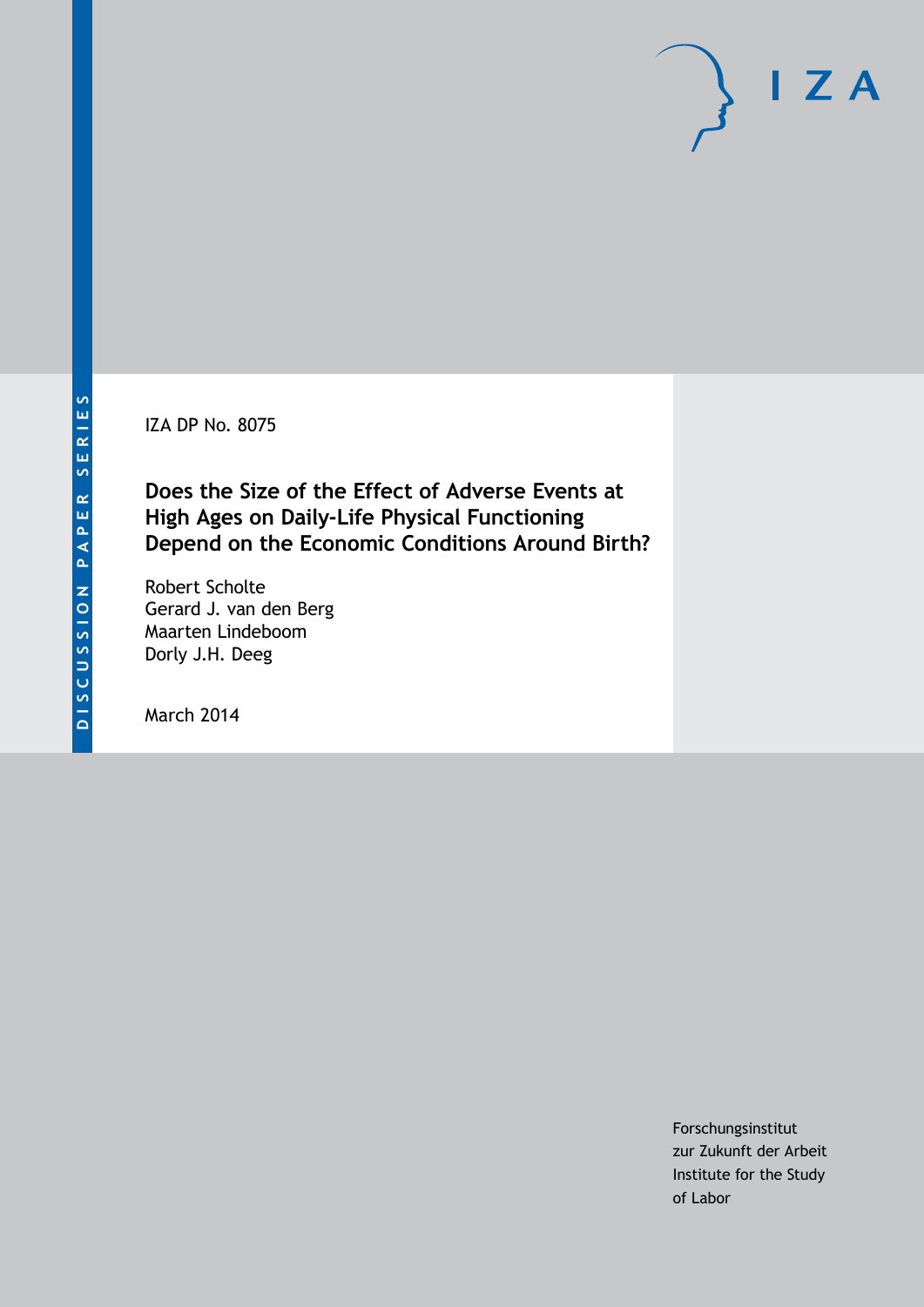# **Does the Size of the Effect of Adverse Events at High Ages on Daily-Life Physical Functioning Depend on the Economic Conditions Around Birth?**

## **Robert Scholte**

*SEO Economic Research*

## **Gerard J. van den Berg**

*University of Mannheim, IFAU-Uppsala, VU University Amsterdam and IZA*

## **Maarten Lindeboom**

*VU University Amsterdam, Tinbergen Institute, HEB Bergen and IZA*

## **Dorly J.H. Deeg**

*VU University Amsterdam*

Discussion Paper No. 8075 March 2014

IZA

P.O. Box 7240 53072 Bonn Germany

Phone: +49-228-3894-0 Fax: +49-228-3894-180 E-mail: [iza@iza.org](mailto:iza@iza.org)

Any opinions expressed here are those of the author(s) and not those of IZA. Research published in this series may include views on policy, but the institute itself takes no institutional policy positions. The IZA research network is committed to the IZA Guiding Principles of Research Integrity.

The Institute for the Study of Labor (IZA) in Bonn is a local and virtual international research center and a place of communication between science, politics and business. IZA is an independent nonprofit organization supported by Deutsche Post Foundation. The center is associated with the University of Bonn and offers a stimulating research environment through its international network, workshops and conferences, data service, project support, research visits and doctoral program. IZA engages in (i) original and internationally competitive research in all fields of labor economics, (ii) development of policy concepts, and (iii) dissemination of research results and concepts to the interested public.

<span id="page-1-0"></span>IZA Discussion Papers often represent preliminary work and are circulated to encourage discussion. Citation of such a paper should account for its provisional character. A revised version may be available directly from the author.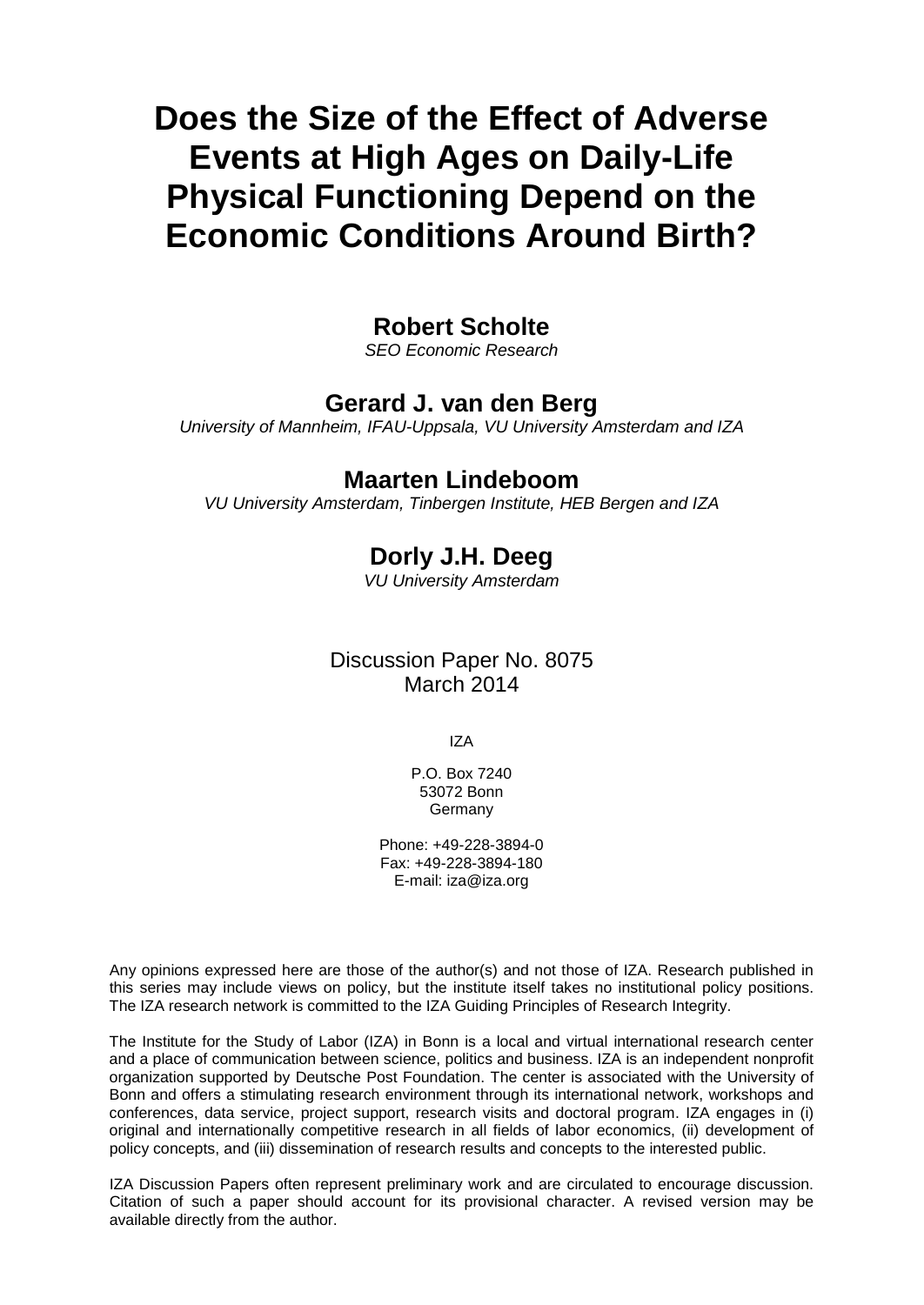IZA Discussion Paper No. 8075 March 2014

## **ABSTRACT**

## **Does the Size of the Effect of Adverse Events at High Ages on Daily-Life Physical Functioning Depend on the Economic Conditions Around Birth?[\\*](#page-1-0)**

This paper considers determinants of physical-functional limitations in daily-life activities at high ages. Specifically, we quantify the extent to which the impact of adverse life events on this outcome is larger in case of exposure to adverse economic conditions early in life. Adverse life events include bereavement, severe illness in the family, and the onset of chronic diseases. We use a longitudinal data set of individuals born in the first decades of the 20th century. The business cycle around birth is used as an indicator of economic conditions early in life. We find that the extent to which functional limitations suffer from the onset of chronic diseases is larger if the individual was born in a recession. The long-run effect of economic conditions early in life on functional limitations at high ages runs primarily via this life event.

JEL Classification: I12, C33, J14

Keywords: functional limitations, long-run effects, business cycle, panel data, health, bereavement, chronic diseases

Corresponding author:

Gerard J. van den Berg Department of Economics University of Mannheim L7, 3–5 68131 Mannheim Germany E-mail: [vandenberg@uni-mannheim.de](mailto:vandenberg@uni-mannheim.de)

We acknowledge permission to use data from the LASA study (which is mostly financed by a longterm grant from the Netherlands Ministry of Health, Welfare and Sports). We thank France Portrait for help with the data, and Tom van Ourti, Rob Alessie and participants at a seminar in Amsterdam and an econometrics conference in Barcelona for useful comments.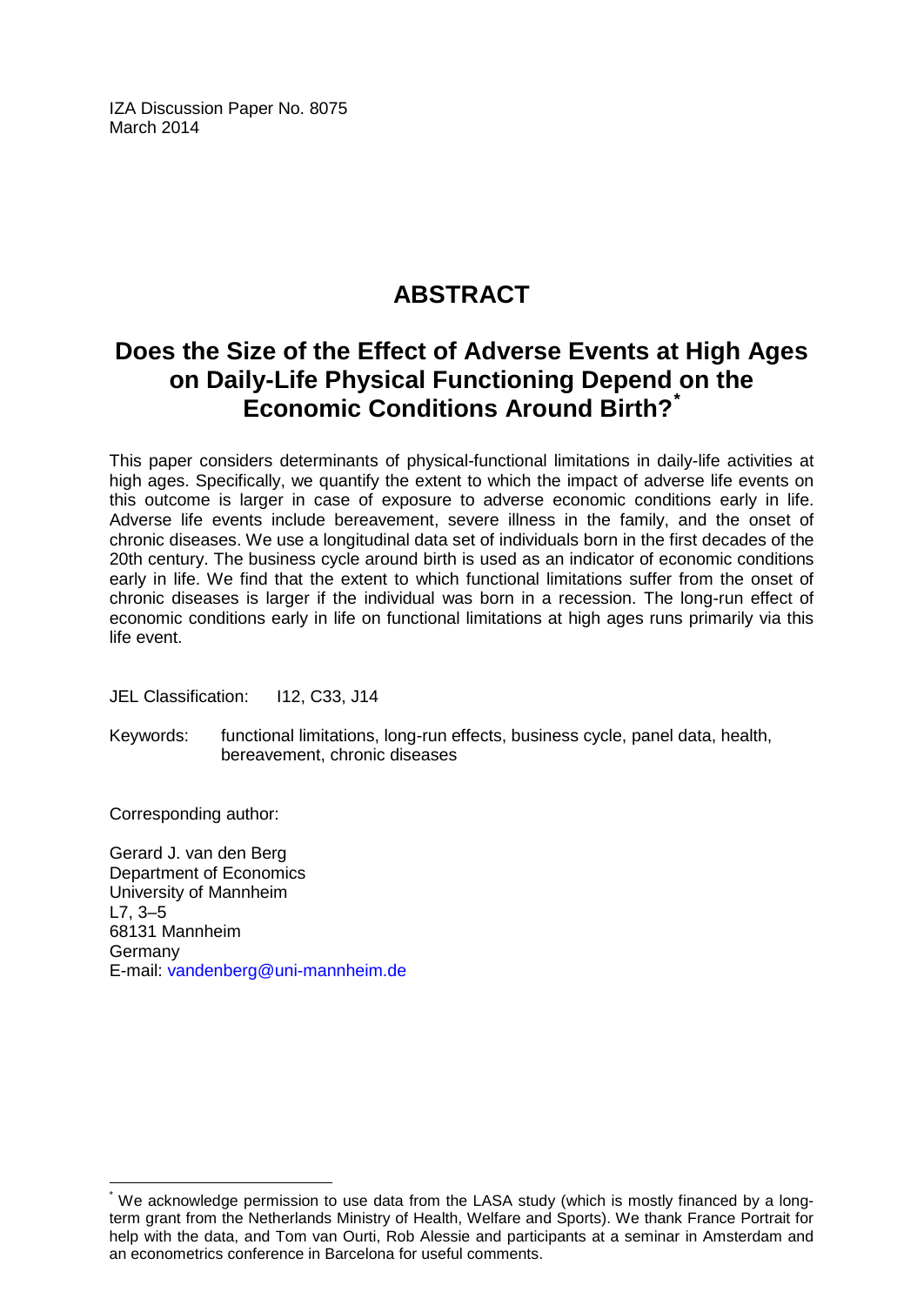### **1 Introduction**

The recent literature on late-life health and mortality emphasizes the importance of both (*i*) early-life conditions (such as nutrition, stress and disease exposure) and (*ii*) adverse late-life events and shocks. Exposure to adverse conditions early in life may hamper the development of vital organs and the immune system, with irreversible negative effects on health at later ages (Barker, 1994). Long-run effects of adverse conditions may be magnified through poorer health and socioeconomic achievements throughout life (Kuh and Ben-Shlomo,  $2004$ .<sup>1</sup> At the same time, major life events, like the death of a spouse or a relative, retirement, or the onset of a chronic disease, may affect life quality and economic well-being, and this may lead to psychosocial stress, which in turn may have consequences for subsequent mental and physical health; see e.g. Espinosa and Evans (2008) and Dercon et al. (2005).

The life-course literature postulates that later-life health and responses to shocks are a result of the accumulation of exposure to risk factors throughout life (Kuh and Ben-Shlomo, 2004). The "allostatic load" theory proposed by McEwen and Stellar (1993) argues that a repeated exposure to stressful events has an adverse impact on health, and that individual heterogeneity in the responses to these events is shaped by, among other factors, experiences early in life. Along these lines, the impact of major life events may differ across individuals because of the conditions that individuals have been exposed to early in life.

Our paper advances on this. Our prime interest is in the question whether economic conditions early in life causally impact the causal effect of adverse life events later in life on physical decline later in life. The measure of physical health that we focus on is the extent of functional limitations. Functional limitations affect the ability to perform daily-life activities. They are markers for future disability and long-term care costs (Christensen et al., 2009). They also are an important component of the quality of life (Berkman and Gurland, 1998). Previous studies have found associations between early-life circumstances and functional limitations later in life. Haas (2008) finds a relation between early-life circumstances and the level and progression of functional limitations among adults at or near retirement in the US. Huang et al. (2011) report an association between childhood conditions and functional limitations among Mexican adults.

Concerning the late-life events, we restrict ourselves to the four major shocks that occur most frequently at older ages: the onset or relay of chronic diseases, the death of a spouse, an illness or accident of a partner and the death of other family members. We know

<sup>&</sup>lt;sup>1</sup>See Almond and Currie (2011) for a survey of the economic literature on long-run effects of conditions early in life.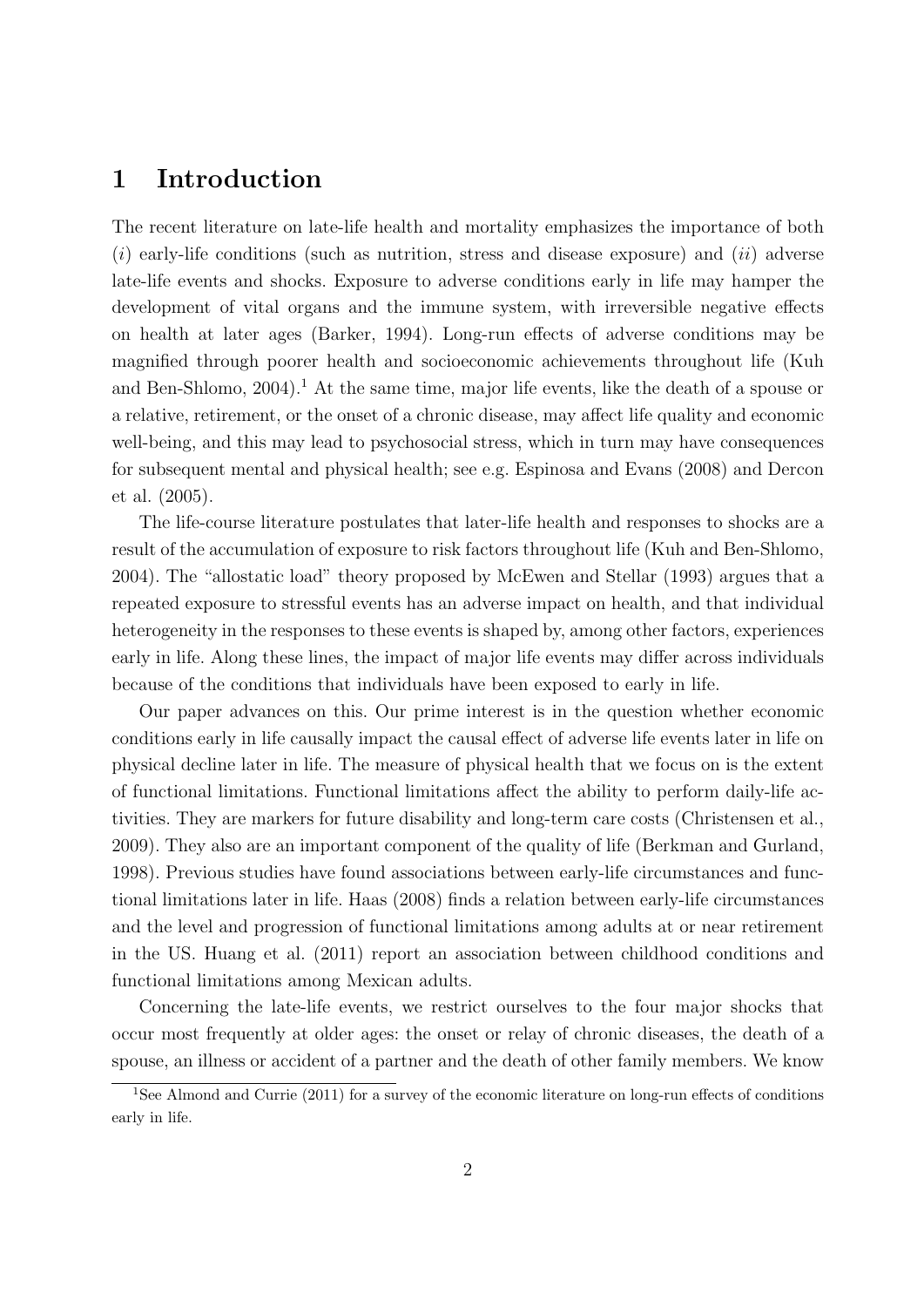from Van den Berg, Lindeboom and Portrait (2011) that conjugal bereavement affects the probability that the survivor suffers from functional problems in the arthritis spectrum. More generally, adverse late-life events may lead to a change in lifestyle that increases the burden on the body, leading to wear and tear and an irreversible rise in functional limitations. Below we discuss this in more detail.

Of course, conditions early in life may themselves affect the probability of experiencing a major shock later in life. We also consider this in the paper. Moreover, we examine whether conditions early in life have an autonomous direct effect on physical health later in life regardless of the occurrence of late-life events. Figure 1 shows the pathways that link early-life conditions, adverse life events, and the physical health later in life. The dashed arrow represents the interaction effect between early-life conditions and late-life events.

Causal inference is complicated by a number of issues. First, we require an exogenous indicator of early-life conditions that only affects the outcome through its impact around birth (see Van den Berg and Lindeboom, 2014, for a more detailed overview and discussion of these issues). For this we exploit the variation in economic conditions generated by macroeconomic fluctuations around birth, i.e. the stage of the business cycle. These business cycles affect the individual environment but are also most likely independent of suspected confounders. The individuals in our data are born in the Netherlands between 1908 and 1937. This era includes periods of strong economic growth and severe recessions. Secondly, it is likely that life events later in life do not hit individuals randomly but instead depend on unobserved individual factors that also influence health later in life. We exploit the richness of the data in terms of health outcomes and the occurrence of life events, as well as the longitudinal dimension of the data, to control for unobservables that may confound the results, notably by invoking fixed-effect panel data methods.<sup>2</sup>*,*<sup>3</sup>

We find that the impact of the life event "the onset or relay of chronic diseases" on functional limitations is larger if the individual was born in a recession. Additional analyses indicate that the long-run effect of economic conditions early in life on functional limitations at high ages runs primarily via this life event. In other words, the long-run effect on functional limitations is primarily an implication of the long-run effect on chronic diseases

<sup>2</sup>This methodology is similar to Van den Berg, Lindeboom and Portrait (2010) who focus on cognitive performance among elderly individuals.

<sup>3</sup>An additional issue arises if functional limitations depend on life events in a nonlinear way. In that case, the interaction effect that we are after in a linear panel data analysis may capture this nonlinearity. In our analysis this issue is defined away by restricting attention to binary indicators of early-life conditions and life events. Moreover, notice that regardless of the interpretation of the estimated interaction effect, any nonzero interaction effect is useful as a marker of future functional limitations.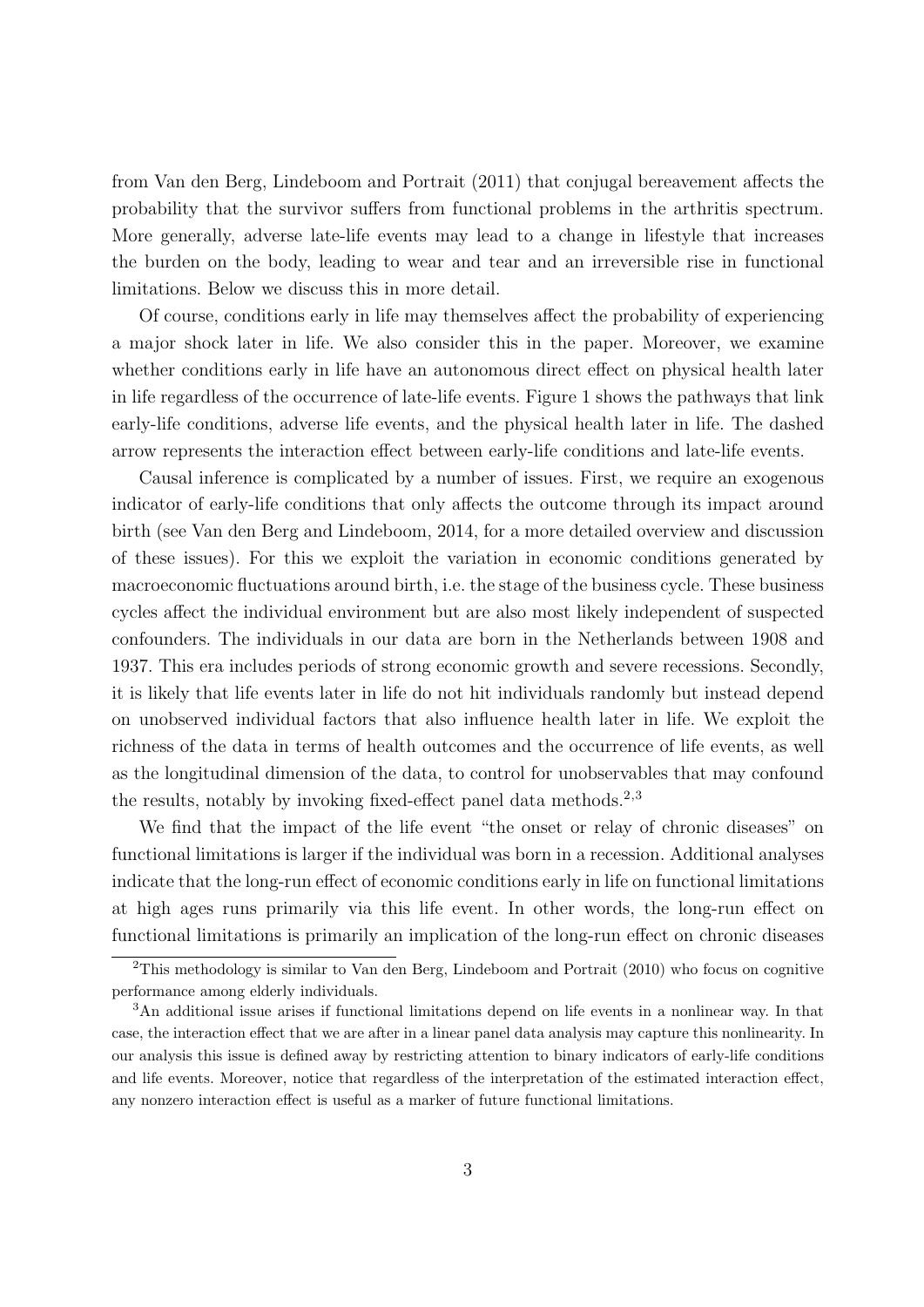predecessing the functional limitations. In this sense, our results are in agreement with the existing evidence for the developmental origins of cardiovascular diseases and diabetes. To our knowledge, our findings are new in the literature. They complement the recent findings of Van den Berg et al. (2010) who find that a stroke at later ages leads to strong declines in cognitive functioning and that this effect is stronger for those who have experienced adverse economic conditions around birth. The findings are of relevance for public policy as they motivate interventions at the earliest stages of life. Moreover, significant life events are readily observable by aid-workers and are therefore informative on the development of physical health trajectories of cohorts at later ages.

The remainder of the paper is organized as follows. Section 2 describes the data and the variable definitions. This section also contains brief exploratory analyses of the effects of early-life conditions on physical health later in life and the occurrence of adverse events. Section 3 covers the empirical implementation of the model and Section 4 presents the results. Section 5 discusses the results of some robustness checks. Section 6 concludes.

## **2 Data description**

#### **2.1 The LASA data**

The data are from the Longitudinal Aging Study Amsterdam (LASA), an ongoing study that follows a representative sample of the older Dutch population born in 1907-1937. For this study, we use the first 5 waves, held in 1992-1993, 1995-1996, 1998-1999 and 2005- 2006, including 2925, 2204, 1717, 1340 and 932 persons, respectively. We examine panel attrition in Section 3 where we discuss the implementation of the empirical model.<sup>4</sup> We deleted incomplete and inconsistent records, leaving us with 2869, 2001, 1571, 1132 and 799 individuals in waves I-V. Table 2 presents an overview of the main health and demographic variables that we use in our analyses.

**Health variables** Our outcome variable (functional limitations) is an indicator for physical health. It is a common measure for the functioning of older individuals and it is widely used in both health sciences and economics. Functional limitations are measured by selfreports on the ability to perform mobility activities in daily life. These activities include

<sup>4</sup>Survey response / attrition figures are presented in Table 1. Most attrition is due to mortality (417, 344, 290 and 355 individuals, respectively). Other reasons for non-response include refusal to cooperate, being too frail to participate in the survey, and loss of contact coordinates. See Deeg et al. (2002) for more information.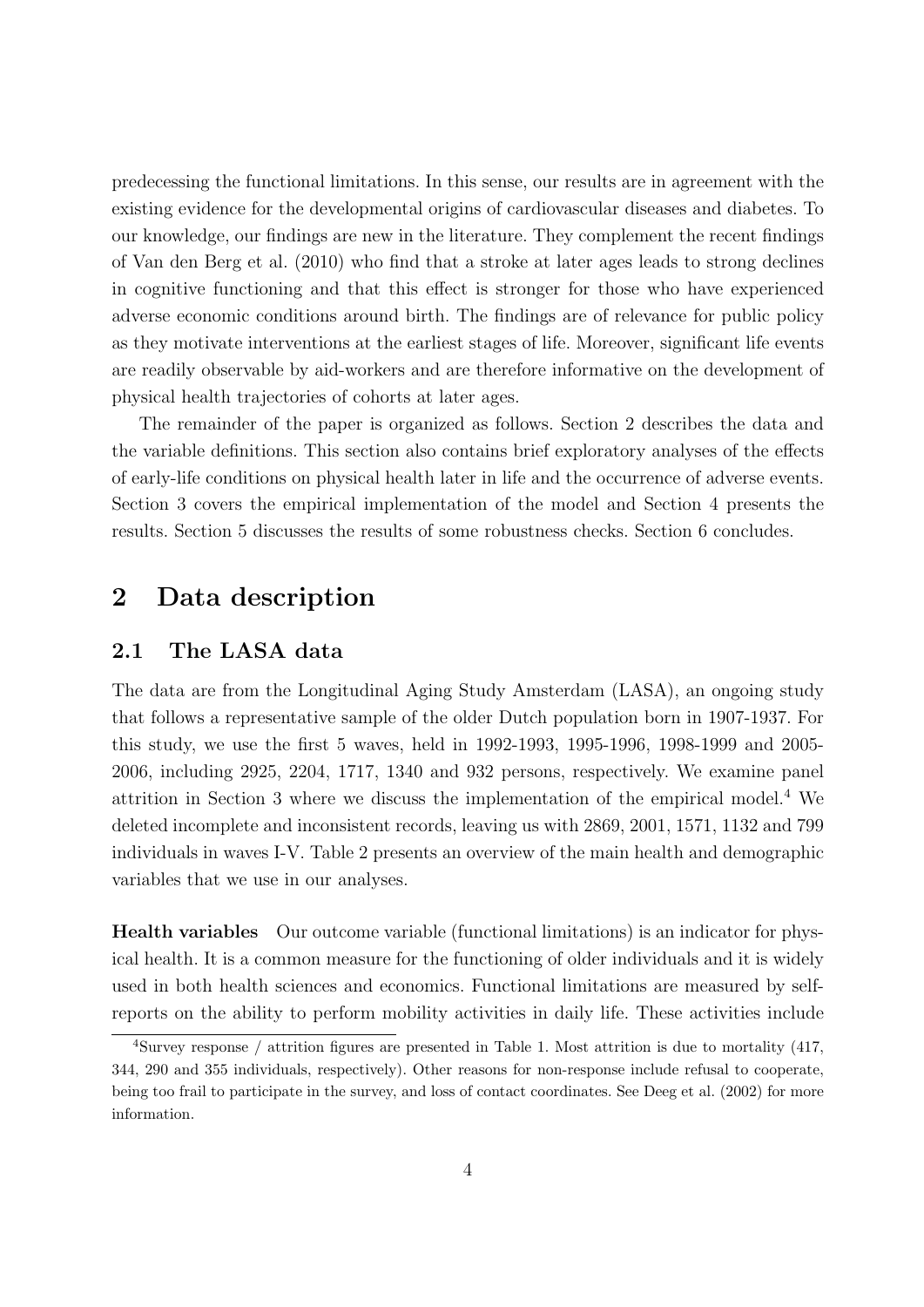the ability to "cut one's own toenails", "to walk up and down 15 steps of a staircase without stopping" and "to use public or private transportation". The total score is the sum of the number of activities that an individual has difficulty performing and ranges thus from 0 (all items can be performed without difficulty) to 3 (the respondent has difficulties with performing all activities). Hence, high values are associated with more functional limitations. Alternatively, we could have analyzed self-reports on the perception of health. However, this measure of health is more sensitive to reporting errors and may, besides true health effects, also reflect differences in reporting styles (Lindeboom and Van Doorslaer, 2004). Furthermore, self-reports may be subject to the "Disability Paradox", the notion that especially in older populations, self-reports on well-being or health remain relatively constant when people age, despite an increase in the prevalence of (chronic) health conditions (Albrecht and Devlieger, 1999). This may obscure the effects of adverse events later in life, which is of prime interest in this study.

The data include information on whether individuals have or have had "chronic diseases". These are: heart diseases, strokes, cancer, respiratory diseases, peripheral artery disease, diabetes and arthritis. Table 2 shows for a steady increase in disease prevalence. Note that by the end of the observation span (Wave '05/'06) disease prevalence rates become substantial. For instance, in that wave two thirds of the sample has arthritis and a bit more than one third has a heart condition.

**Sociodemographic variables** Age is measured in years. Education is measured in 9 categories, which we aggregate into three categories: lower (elementary not completed, elementary, lower vocational), medium (general intermediate, intermediate vocational, general secondary), higher (higher vocational, college, university). Similarly we group the degree of urbanization of the municipality where the respondent lives from a 5 points scale  $(1=low, 5)$  $=$  high) to a three points scale (low, medium, high). The majority of respondents (64.3%) is married at the first wave. The variable institutionalized indicates whether the respondent lives in a nursing home. Some variables are included to measure labor market outcomes. These include whether the respondent has a paid job (this includes self-employed) and was a recipient of Disability Insurance (DI) benefits and Early Retirement (ER) benefits. In the last wave all individuals are older than the mandatory pension age for wage earners 65 years) and hence the fraction in DI and ER benefits drops to zero. Net total monthly income is measured in classes (less than 680 euro, 680-1360 euro, 1360-2040 euro, more than 2040 euro). $5$ 

 $5$ The survey started before the introduction of the euro. The original scale was in classes of 1500 guilders.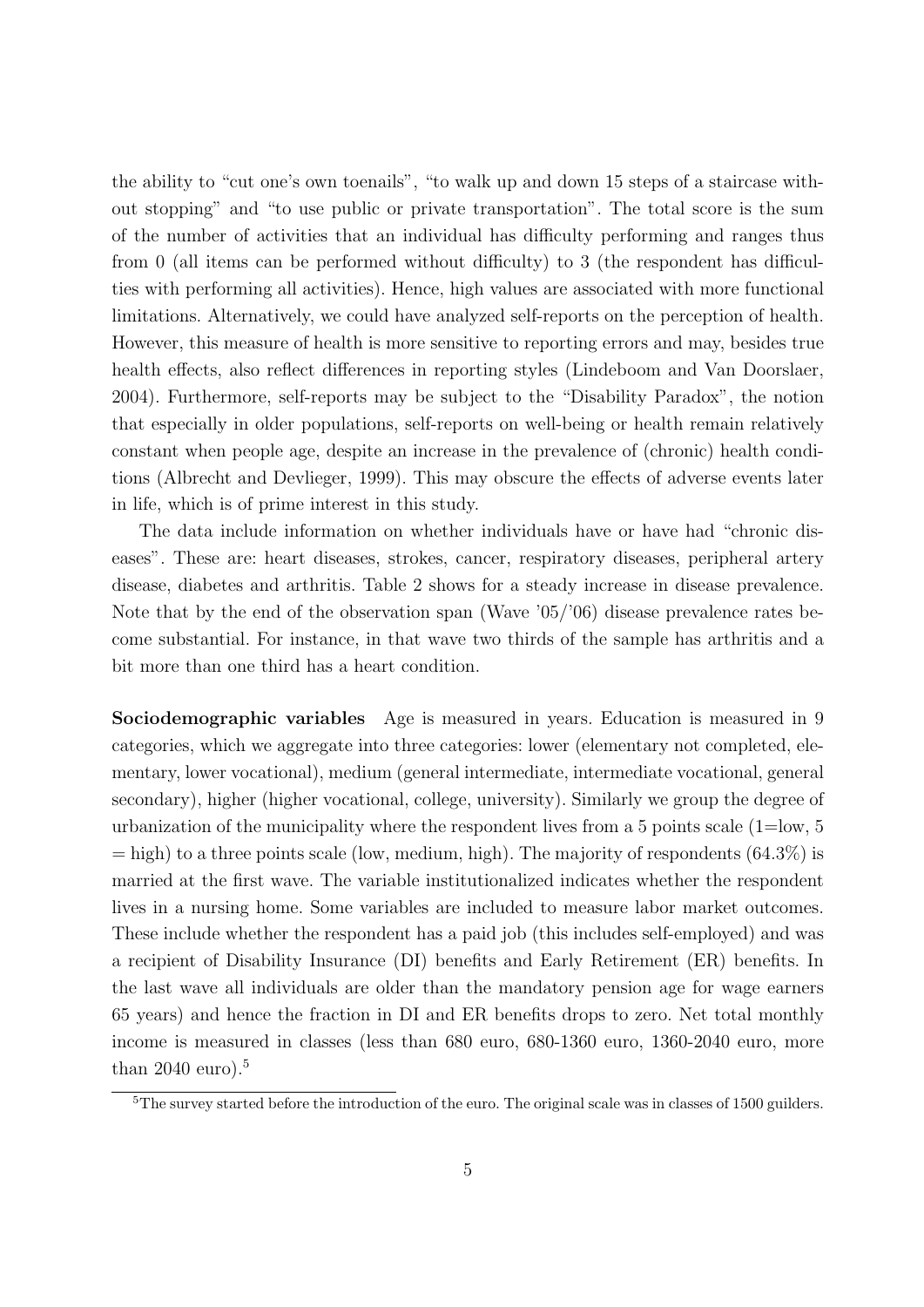Life events Table 3 presents an overview of the frequency of life events occurring between two consecutive waves. We focus in the analyses on four adverse life events. "Chronic diseases" is a grouped indicator of the seven specific diseases listed in Table 2. It records the onset of a new chronic disease or a relay (new event) of a (chronic) condition that one has been diagnosed with before. From the table it can be seen that for instance about 35% of the respondents face this event between wave 1 and 2. Death family member corresponds to the death of a parent, sibling, child or grandchild. We also consider the death of a spouse (widowed) and the illness or accident of a partner. These four main groups are events that occur regularly at later ages and have been shown to be important for later-life health (see e.g. Lindeboom et al, 2002). Other, remaining, life events such as the illness or accident of a family member, having a surgery, events associated with labor market outcomes, victim of a crime and conflict with an important person in the life of a respondent are included as controls in the regressions (see Section 3).

Table 4 provides an overview of the within-person development of the physical health outcome that we will use in our analyses: functional limitations. A positive score refers to a deterioration of health. A zero indicates no change and a negative number refers to an improvement in health. The table shows that for a substantial part of the respondents functional limitations do not change between two consecutive waves, but that this number is declining over waves (i.e. as people age). Furthermore, the share of positive scores is larger than the share of negative scores, implying deteriorations in functional mobility.

#### **2.2 Macroeconomic information**

We use the stage of the business cycle at the moment of birth as a feasible indicator for economic conditions early in life. The data are measured annually. They are informative of household conditions, notably in the first half of the twentieth century when welfare states were not as developed as they currently are. Our birth cohort window includes the severe recession around the end of World War I and during the Influenza pandemic, i.e. the years 1917 and 1918 (Vugs, 2002). The Dutch economy developed positively alongside a global economic upturn in the 1920s which resulted in an increase of average living standards. This was followed by the Great Depression, which arrived relatively late in the Netherlands (1931) and lasted long (until 1936). The delayed arrival of economic recovery was partially caused by the refusal of the Dutch government to drop the gold standard. Indeed, the Great Depression has had substantial impact on the daily life of civilians, illustrated by a 729 percent increase in the number of unemployed persons between 1929 and 1936 and substantial poverty (Beishuizen and Werkman, 1968).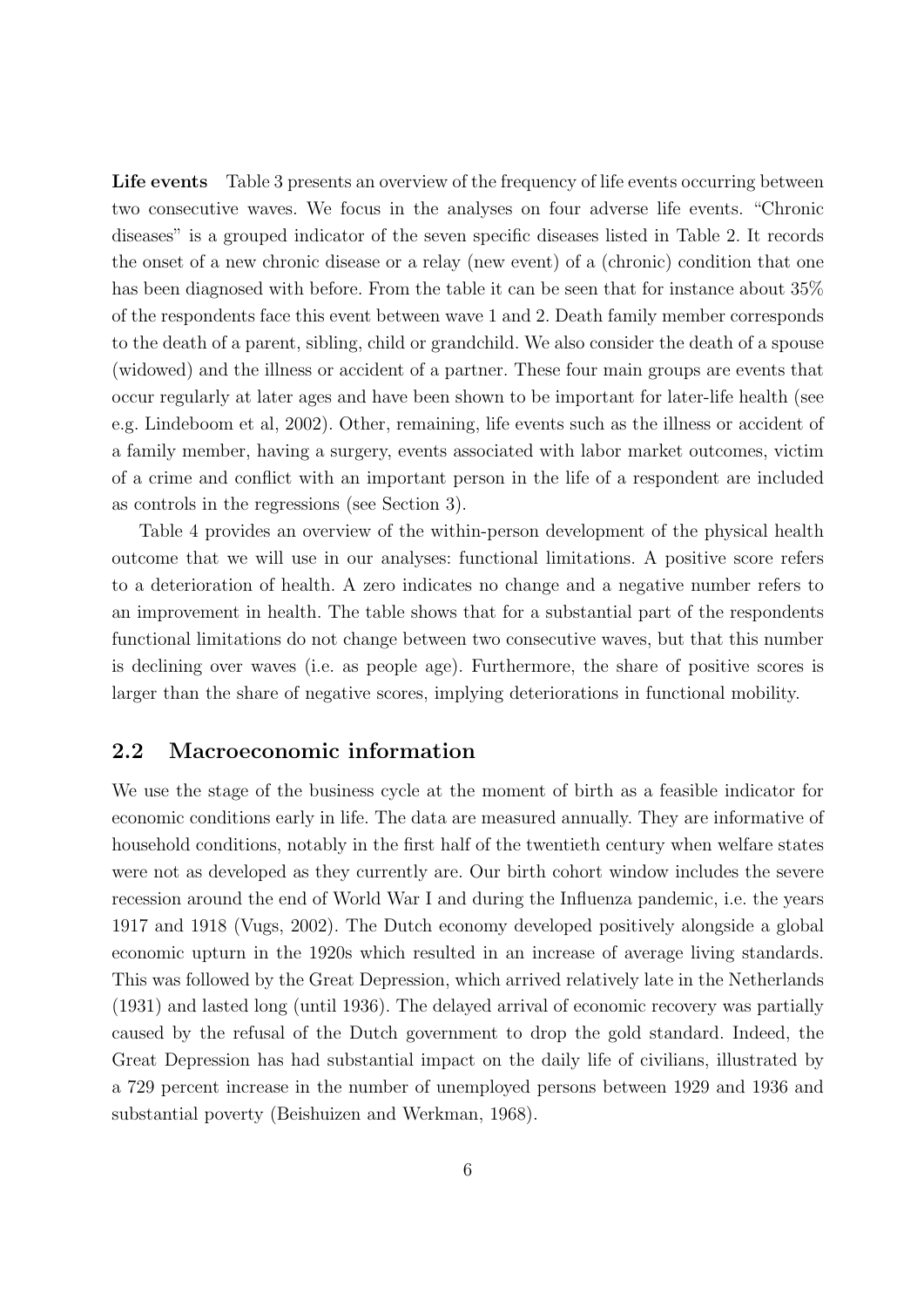The historical trends referred to above are reflected in fluctuations in the GDP for these years. Figure 2 shows the detrended GDP series.<sup>6</sup> In our analyses we will use this detrended cyclical component instead of the actual level of GDP in order to control for secular improvements in GDP over time. For the detrending we applied a Hodrick-Prescott filter with smoothing parameter 500 to decompose log annual per capita GDP into a trend and a cyclical component (Hodrick and Prescott, 1997).<sup>7</sup>

The figure shows that we can split our sample period into two cycles of a boom and a subsequent recession, i.e. Cycle I: 1909-1921 (boom: 1909-1913 and recession: 1914-1921) and Cycle II: 1924-1936 (boom: 1924-1930 and recession: 1931-1936). In our analyses we will use those respondents born in either of these two cycles and omit other observations (i.e. 1908, 1922, 1923 and 1937). In the main analyses we use a binary indicator for a recession at birth that equals one when log GDP is below its trend level and zero otherwise. Next, in robustness checks, we use the value of the cyclical component instead of the binary indicator. This variable takes the size of the booms and recessions into account. In that section we also use a dummy variable that corresponds to the troughs of the business cycles, defined as the lowest  $25\%$  of the cyclical indicators of each cycle.<sup>8</sup>

#### **2.3 Basic analyses of long-run effects**

We start by investigating effects of a birth in a recession on the physical health stock later in life. The health stock is measured by the number of functional limitations. We conduct these analyses by performing simple (ordered probit) regressions where we relate the circumstances in the year of birth to physical health later in life. We do this separately for Cycle I and Cycle II (see above for a definition), because of the different nature of both cycles. For these regressions we use all waves. Recall that between Wave I and V a substantial share of the sample is lost due to attrition. To correct for this we include variables that indicate whether an individual will leave the sample in a future wave. We include separate indicators for each wave and make a distinction between the reasons for leaving the sample: attrition due to mortality and attrition for other reasons. Besides these attrition indicators these regressions also include our variable of interest, i.e. an indicator

 ${}^{6}$ See Maddison (2003) for the macroeconomic data.

<sup>7</sup>We discuss the sensitivity of the results to the selected value of the smoothing parameter in the robustness analyses (Section 5).

<sup>8</sup>Our method requires the absence of compositional differences between cohorts of individuals born in booms and recessions. Van den Berg et al. (2011) consider this with using information on household characteristics in our data, and they examine such differences. Their findings are in agreement with the assumption.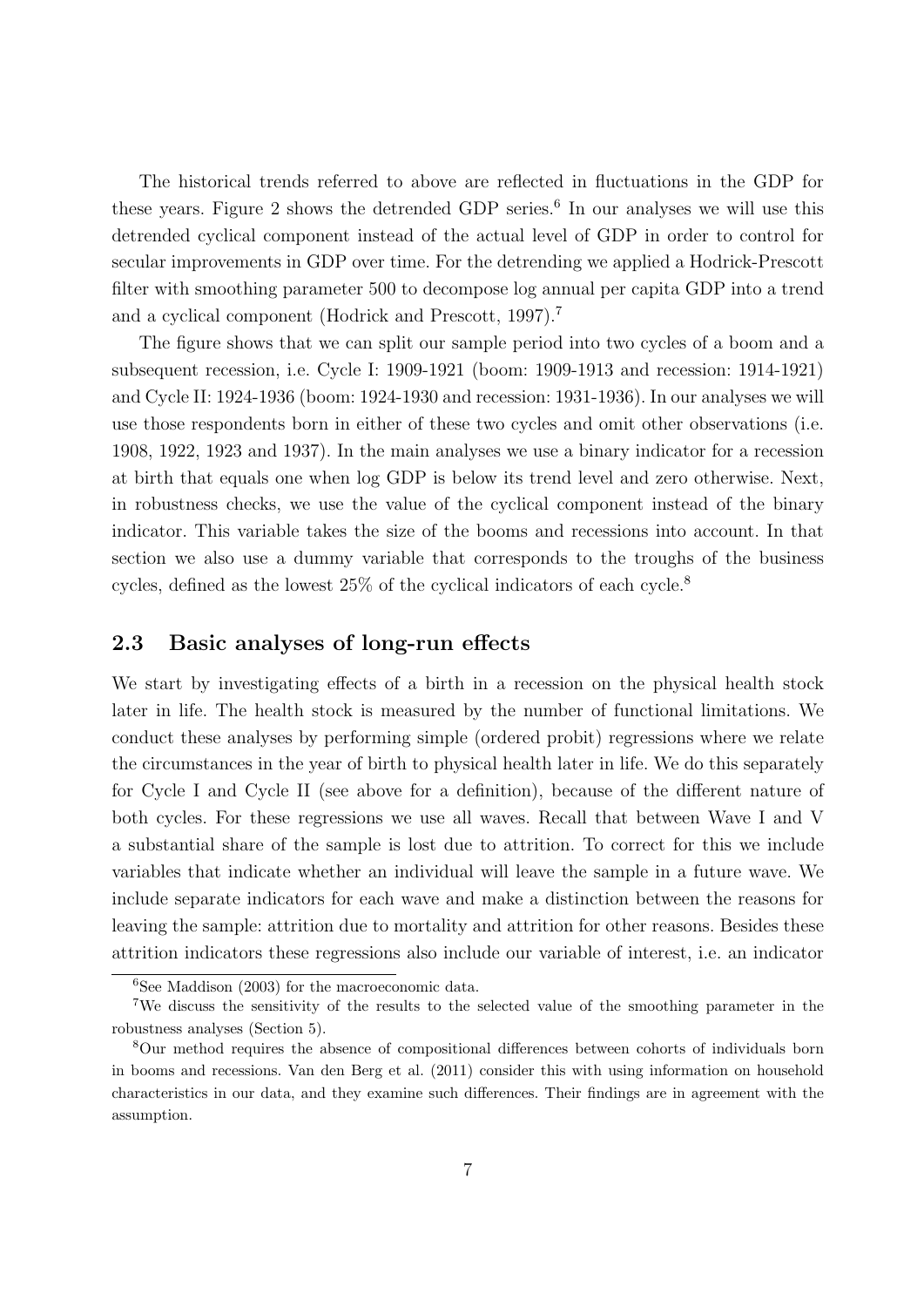whether the individual is born in a recession, and age (minus 55 years) and gender.

The results of these pooled regressions are reported in Table 5. A positive coefficient is associated with more functional limitations. From the table one can see that those born in a recession have a lower physical health stock later in life. This holds for both cycles  $(\beta = 0.219 \text{ and } \beta = 0.301).$ <sup>9</sup>

Table 6 presents the results of a model that extends the previous analyses by also including controls for the adverse life events occurring in the preceding period and a more background characteristics. Inclusion of these additional regressors has little impact on the effect of a recession at birth on functional limitations later in life ( $\beta = 0.193$  and  $\beta = 0.275$ ). Concerning the adverse life events, we find that significant effects of the onset or relay of chronic diseases (botyh cycles) and the illness or accident of a partner (Cycle II). The estimates of widowed and the death of a family member are insignificant. Finally, the results for the background characteristics are as expected. The positive age coefficients indicate that the number of functional limitations is increasing in age. The negative coefficients for education, gender and marriage indicate that the number of limitations is lower for males, those with higher education levels and those who are married.<sup>10</sup>

We conclude that a birth in adverse economic times leads to a lower physical health stock later in life. This finding is in line with the literature on long-run effects of conditions early in life on later life mortality and morbidity (see Section 1).

We estimate similar models for the occurrence of each of the adverse events that we consider in our study: the onset of a (new) chronic disease (or the relay of an existing condition); the death of a partner; an illness or accident of a partner; the death of family member. The outcome variables are indicators for the occurrence of a shock between two waves. Like in the previous analyses, we estimate the models per cycle and include besides the indicator for birth in a recession, attrition dummies and age and gender. Table 7 reports the coefficients of probits for the probability and a positive coefficient indicates a higher probability of experiencing the event.

Table 7 shows that all, except for one, coefficients indicating a birth in a recession are insignificant and the single significant coefficient has a sign that is opposite to what we

<sup>&</sup>lt;sup>9</sup>A joint regression indicates that the effects of a birth in a recession are not statistically different for cycle I and II.

<sup>&</sup>lt;sup>10</sup>This analysis does not control for chronic diseases originating at earlier stages. The effects of the onset or relay of chronic diseases remain significant, when conducting an extended regression that includes a dummy for the presence of one or more chronic diseases in earlier waves. The estimates of a recession at birth on functional limitations are smaller (and insignificant for Cycle I) in this extended specification. This indicates that part of the impact of a recession at birth on the later-life physical health stock occurs through the effects of chronic diseases.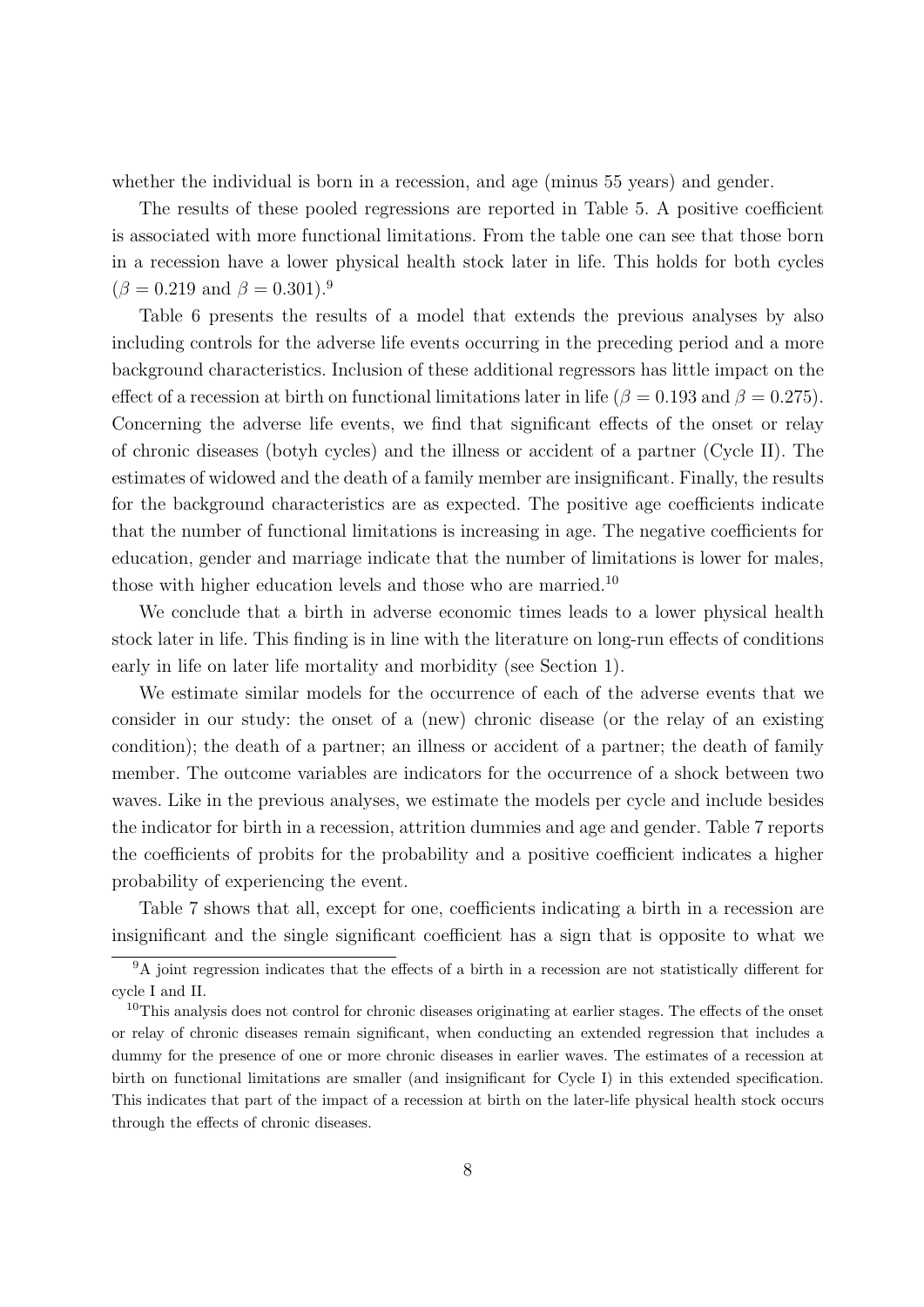expect; those born in the recession of Cycle II become widowed less often  $(\beta = -0.284)$ . Inspection of the data revealed that the probability of becoming widowed increases rapidly with age. Both cycles start with a boom and a subsequent recession, implying that those born in a recession are younger. This aging effect is picked up by our recession indicator. Indeed, including a more flexible specification of the age effects leads to a smaller and insignificant coefficient of the recession indicator.

## **3 Specifications of the full model with interaction effects**

The key features of our model framework are summarized in Figure 3. As hypothesized in the introduction and confirmed by various papers in the literature, those who have been exposed to adverse conditions early in life are likely to have worse health later in life. The previous section also confirmed this for functional limitations. It is conceivable that these individuals also respond differently to adverse major events later in life, because their health position at the onset of the life event is poorer, or because they lack the financial and social means to cushion the impact of these shocks.

We briefly discuss why the four life events we consider may be expected to lead to functional limitations. Regarding chronic diseases, the basic idea is that the diseases are the start of paths that lead from the initial impairment in health (*chronic diseases*) to a decrease in the capacity to perform daily life activities (*functional limitations*). We refer to Verbrugge and Jette (1994) for an elaborate discussion of such paths. Conjugal bereavement is commonly related to an increase in mortality. See, for instance, a recent meta-study by Shor et al. (2012). It may also have a large effect on informal care which is an important part of long-term care for older people. Moreover, spouses are important for the compliance to prescriptions of medicine uptake and visits to the doctor when necessary. As a result, becoming widowed may have a negative impact on health. The death of a spouse causes arthritis (which may have an effect on functional limitations), psychosocial stress, depressions and anxiety (Van den Berg et al., 2011). There is evidence that it is also associated with feelings of loneliness, a loss of social network and poverty. Deaths of family members may be detrimental for health in comparable ways (Lindeboom et al., 2002). The illness or accident of a partner may have an additional effect on health through an increased demand for informal care.

Our empirical model is a fixed effects panel data model: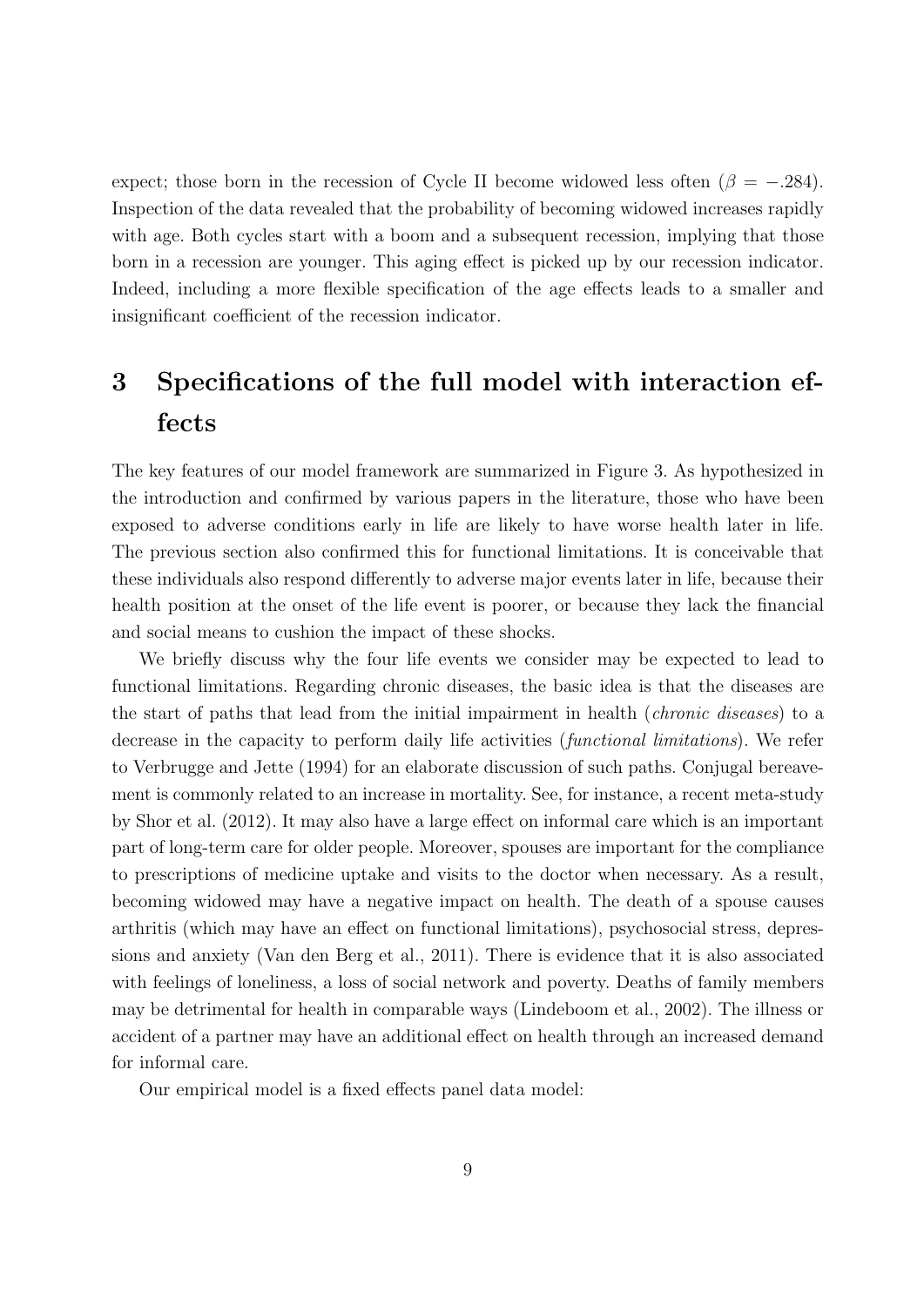$$
H_{it} = c_i + \mathbf{X}'_{it}\beta + u_{it}, t = 1...T, i = 1...N
$$
\n(1)

where  $H_{it}$  is later-life health of individual *i*, at time period *t*.  $c_i$  is a time-constant individual specific effect,  $x_{it}$  is a vector of  $k$  individual specific determinants at time  $t$ , including adverse early-life conditions and major life events. *uit* represents the idiosyncratic individual shock. It is well known that one can eliminate the 'nuisance parameters' *c<sup>i</sup>* by taking the first difference of (1):

$$
\Delta H_{it} = \Delta \mathbf{X}_{it}' \boldsymbol{\beta} + \Delta u_{it}, t = 2...T, i = 1...N.
$$
\n
$$
(2)
$$

with  $\Delta$  being the first-difference operator  $(\Delta y_{it} = y_{it} \cdot y_{it-1})$ .  $\Delta X_{it}$  now includes indicators of life events occurring between two measurement moments *t* and *t-1*. Note that first differencing, on the other hand, also eliminates all variables that remain constant over time, such as the variable indicating whether the respondent is born in a recession. This first differencing of (1) is convenient as it eliminates the dependence between the included regressors and the fixed part of the composite error term  $c_i + u_{it}$ . Moreover, this fixed effects specification controls for possibly selective attrition as long as this process is driven by fixed individual factors (the  $c_i$ , see e.g. Lindeboom et al., 2002). This is particularly relevant here as 1406 out of the original 3107 respondents (*≈* 45 %) are observed to die between waves I-V. This kind of attrition is of course (leaving non-health related accidents aside) related to health. Differencing the data may not eliminate all correlation between the included regressors and the stochastic error term due to attrition (i.e. selective attrition effects may work via  $u_{it}$ ). A pragmatic way to deal with this in the context of a linear model is to include a dummy for each specific subsample of respondents participating in a range of consecutive waves. These sample dummies attempt to capture the relevant correlation between observable and unobservable variables that remain after taking first differences. Of course, including attrition dummies and taking first differences may still not be enough to eliminate the dependence between the transitory shock (*uit*) and the included regressors  $(x<sub>it</sub>)$  in equation (1). Our approach is to exploit the richness of our LASA data and to include as many time varying determinants (observed shocks) as possible. We are in the fortunate position to have access to data that observe a large number of events like moves to institutions, surgeries, being victim of a crime, conflict with important persons in the life of the respondent etc (see Table 3 for an overview of these variables and their means). Of course these are life events in their own right.

The parameter of interest is the interaction term between the cyclical indicator at birth and the life event shock. Concerning the indicator of the cyclical conditions at birth, in the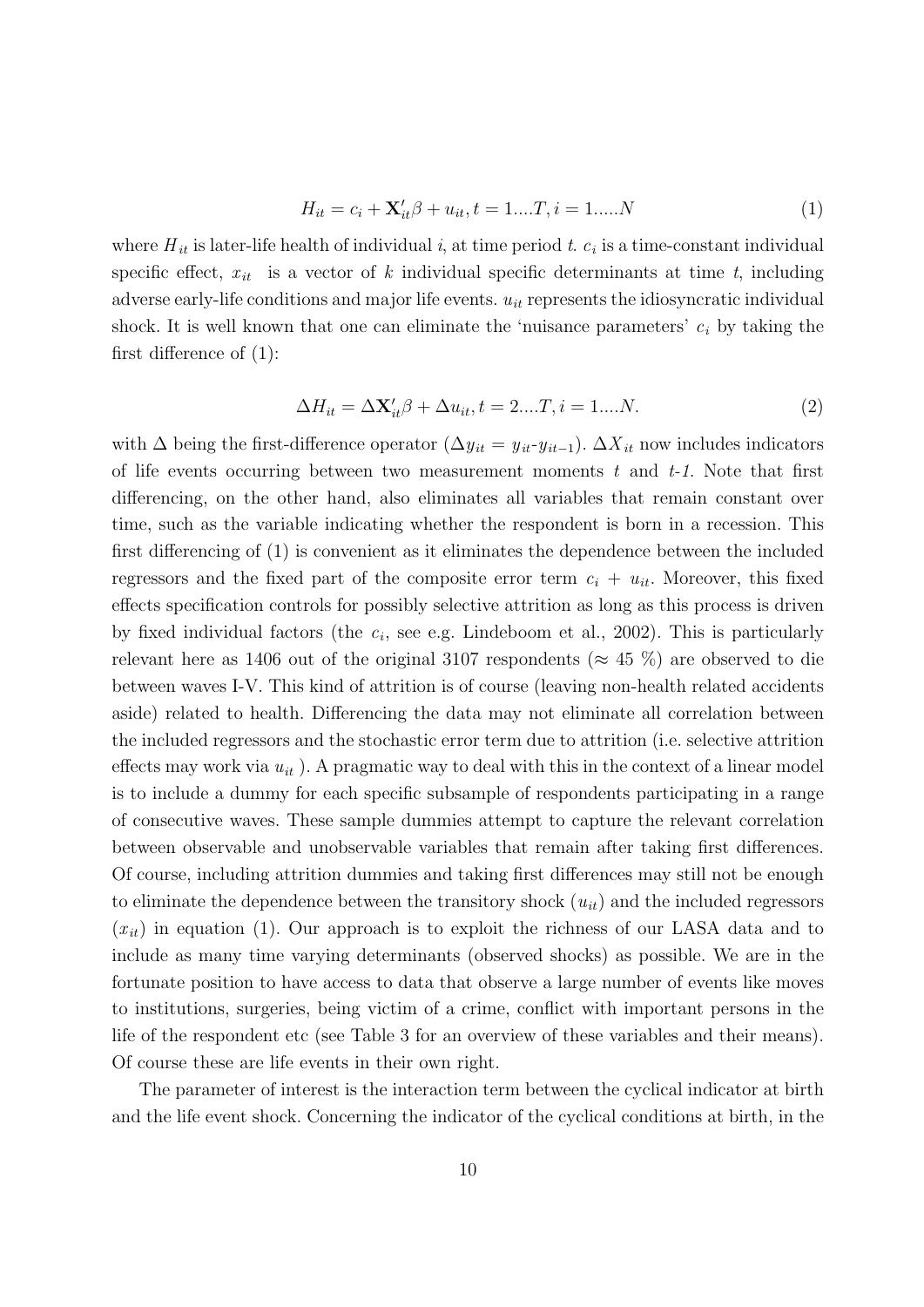main analyses we use a dummy indicating a recession in the year of birth. In the robustness analyses, we vary the indicator of business cycle conditions and include also the value of the cyclical component of the HP-filter and a dummy indicating the troughs of the recessions (defined as the lowest 25% of the cyclical indicators of each cycle).

Note that in this paper we exploit life events occurring in the period between the previous and the current wave of the panel survey. The time span may in some situations be too short to take the full effects of these events into account. Effects that mature slowly over time may be important as well, but dealing with this is beyond the scope of this study. Also note that some of the life events we consider may mutually affect each other. For example, bereavement may increase the likelihood of chronic diseases. As a consequence, part of the effects of these life events may be captured by the onset of chronic diseases.

## **4 Estimation Results**

Table 8 shows the results of the first-differences panel data model. The regression includes interactions between the indicator for a recession at birth and the four major adverse life events. We also include controls for age, age<sup>2</sup>, the remaining life events, a constant and wave and sample dummies in the regressions but these estimates are omitted from the table. Age refers to the age of an individual minus 55 years. The remaining life events are a labor market transition, i.e. the loss of a paid job or new recipience of disability or early retirement benefits, financial problems, surgery, illness or accident of a remaining family member, a conflict with a person deemed important and being victim of criminal activities. The financial problems variable is an interesting adverse shock by itself but its frequency is too low to identify precise effects. The sample dummies are binary variables indicating the number of waves that someone is present in the sample. These dummies along with the rich set of controls aim to capture the correlation between the included variables and unobserved heterogeneity that remains present after taking first differences. The wave dummies are included to control for time effects. High values of the outcome variable imply more functional limitations and are therefore associated with low health levels. Therefore, positive estimates point at a deterioration of health in our model.

The results in Table 8 show that there is a significant effect of chronic diseases on the number of functional limitations ( $\beta = 0.086$ ). The positive coefficient implies that the number of functional limitations is larger after the onset or relay of chronic diseases. The signs of the other three adverse life events also point at effects on health but they are all insignificant. The interaction effect between chronic diseases and a recession at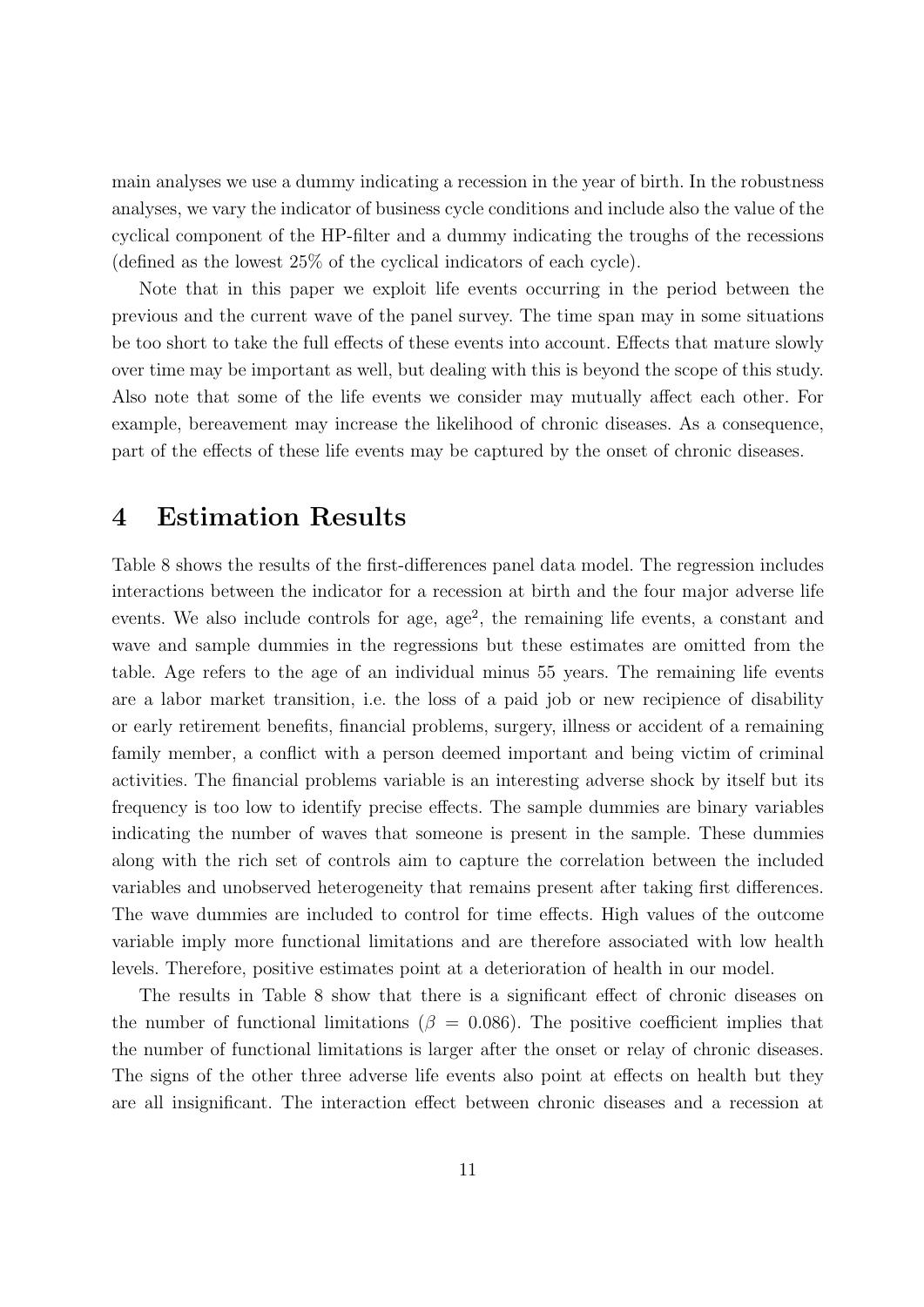birth is significant as well. This result indicates that the effect of the onset of chronic diseases is larger after a birth in a recession implying that the effects of chronic diseases on functional limitations are exacerbated by adverse early-life conditions ( $\beta = 0.105$ ). None of the remaining interaction effects are significant. It is not straightforward to interpret the estimate of the interaction between early-life conditions and the onset of chronic diseases in terms of an effect size, due to the categorical nature of the outcome variable: a 0 score corresponds to zero functional limitations, while a score of respectively 1, 2 or 3 indicates the number of the three activities that is conducted with difficulty. Nevertheless, a point estimate of 0.11 is substantial given the mean score of 0.85.

Next, in order to examine whether the results differ per gender, we re-estimate the firstdifferences panel data model separately for males and females. The results are shown in Table 9. The coefficients of chronic diseases and their interactions with a recession at birth in these restricted samples are comparable to the ones in Table 8. However, the standard errors are larger. This is likely to be due to the reduction in sample sizes. The separate analyses also indicate that widowed and the death of a family member are insignificant and that the illness or accident of a partner is significant for males, but not for females. Table 8 shows that this latter estimate is insignificant when analyzing both genders jointly.

We calculate the fixed effects of this model by subtracting for each individual the average of the predicted values resulting from the main regressions of Table 8 from the average of the observed values of the outcome variables, i.e.  $\hat{c}_i = \bar{H}_i - \bar{\mathbf{X}}'_i \hat{\beta}$  (See for instance Wooldridge, 2010). Next, we regress these fixed effects on a binary indicator for a recession at birth and a range of background characteristics, which are the year of birth, education, gender, marital state, the urbanization rate and an indicator for the presence of a chronic disease in the first wave. The results for this exercise are shown in Tables 10. Recall that positive values are associated with more functional limitations and hence worse health.

The coefficients of the background characteristics are as expected. The year of birth variables indicate that the ones born later have lower numbers of functional limitations. Higher educated and married individuals also have less functional limitations. Furthermore, males have better physical health than women and the presence of a chronic disease in the first wave has a negative effect on the health outcome. Finally, there is no significant effect of the urbanization rate of the municipality of residence.

The positive coefficient of the variable indicating a recession at birth implies that the ones who are born in adverse economic conditions have lower physical health later in life. However, this estimate is insignificant. Combining this result with the findings from Table 5 (i.e. there are long-run effects of being born in a recession) and Table 8 (i.e. the effects of shocks are magnified after a birth in a recession) indicates that the effects of a recession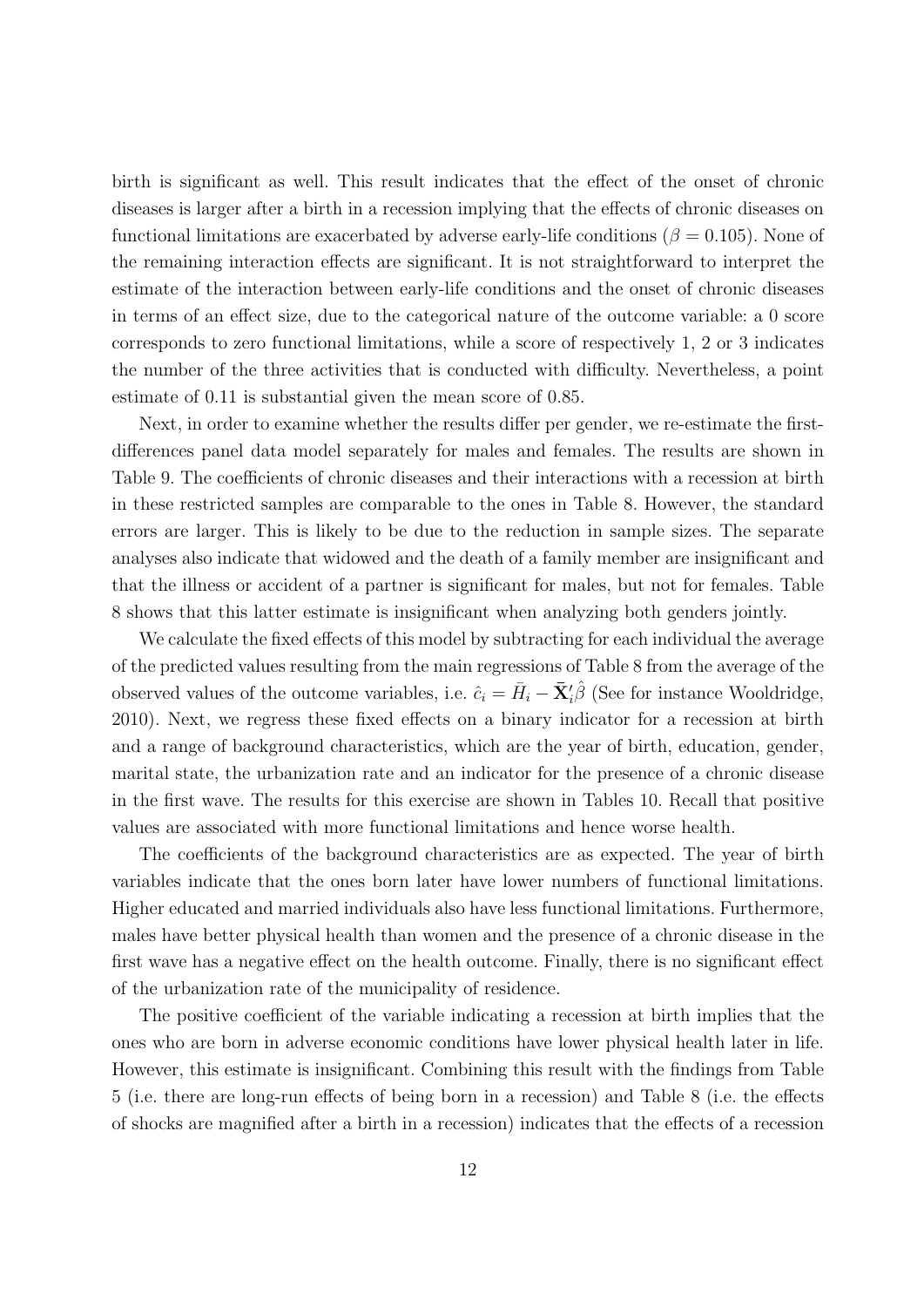at birth on physical health later in life primarily runs via the effect of major adverse life events later in life. The question remains how important this effect is in the total impact of a birth in a recession on later-life physical health (functional limitations). In order to answer this question one needs to compare the marginal effects of the results (Table 5) with the coefficients of the interaction effect between chronic diseases and a recession at birth in Table 8. The marginal effects of the health stock equation (corresponding Table 8 ) are 0.204 for Cycle I and 0.205 for Cycle II, respectively. Hence, the effect of a shock for those born in a recession accounts for larger part of the total long-run effect (cf. (0.86+0.105) with 0.205). This implies that the magnified impact of the onset or relay of chronic diseases after a birth in a recession is an important contributor to the long-run relation between a birth in an adverse economic environment and physical health later in life.

## **5 Robustness analyses**

We start this robustness analysis by adopting alternative indicators of economic conditions at birth. First, we use the value of the cyclical component of the HP-filters instead of the binary indicator for a recession at birth in Table 11. The value of the cyclical part of the HP-filters is the difference between the actual GDP level and the trend component. This cyclical component is strongly dependent on the chosen value of the smoothing parameter. We select, in agreement with Van den Berg et al. (2006), a value of 500 in the main analyses. The inclusion of the cyclical part of the HP-filters in the analyses is informative because it takes the magnitude of the cyclical term into account, albeit at the expense of a higher sensitivity to imprecisely recorded historical GDP levels. For this latter reason, we prefer the original specification adopting binary indicators for clear recessions that are shown in Figure 2. Second, we include interactions with a dummy corresponding to the troughs of the business cycles in Table 12. A trough is defined as the lowest quartile of the cyclical indicators of each business cycle. This variable aims to capture that the effects may be strongest in the most severe part of the recessions. A birth in a recession or trough of a business cycle corresponds to a negative cyclical value of the HP-filter. Therefore, the signs of the interactions with the business cycle indicators in, on one hand, Tables 8 and 12 and, on the other hand, Table 11 are in the opposite direction. Recall that positive estimates are associated more functional limitations. Hence, a negative interaction between a life event and the cyclical value of the HP-filter indicates a magnifying effect of poor conditions early in life, whereas the opposite holds for interactions between life events and the binary indicators for a birth in a recession or the trough of a cycle. Next,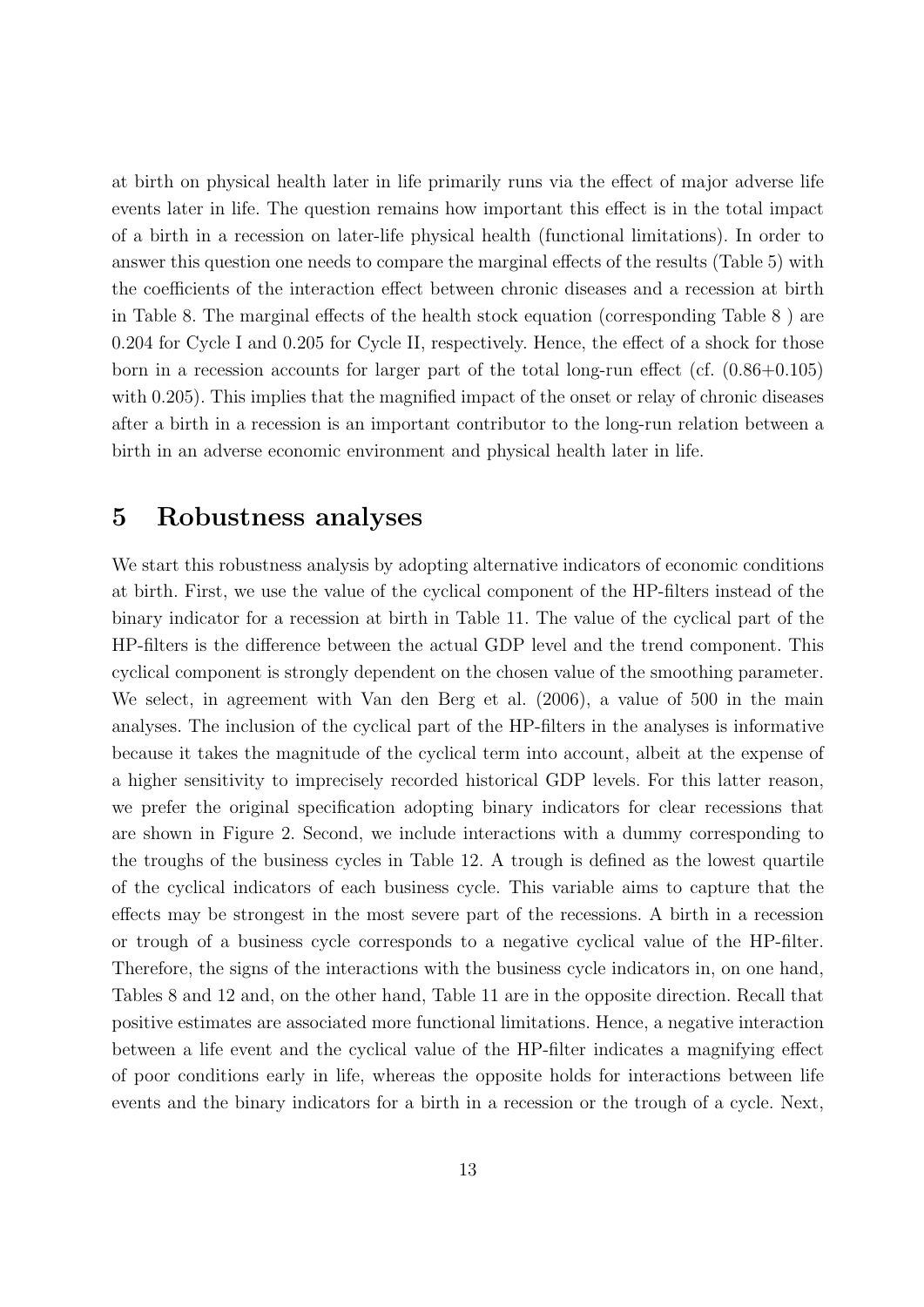we examine the sensitivity of the results to modifications in the analyses of the business cycles by varying the values of the smoothing parameters. The results of these analyses are shown in Table 13. This is relevant because the recessions in the main analyses are determined on the basis of the cyclical values of the HP-filters, which are driven by this parameter. The values are varied from 500 in the main analyses to 250, 100 and 50. The time series of the cyclical component of log GDP that follow from these varying smoothing parameters are shown in Figure 4. Subsequently, the samples of individuals are adjusted on the basis of these modified analyses implying that the individuals who are not born in a clear cycle are left out of the analyses. Finally, one may be concerned that the estimates of the interactions between the major life events and recessions at birth are confounded by age-related effects, although we control for age and age<sup>2</sup>. Therefore, we re-estimate the main regressions of Table 8, while including interactions between the binary indicator for a recession at birth and the age indicators.<sup>11</sup>

The sensitivity analyses including the alternative indicators of economic conditions at birth in Tables 11 and 12 both indicate that the effects of chronic diseases on functional limitations are larger after a birth in an adverse economic environment. These findings are in line with the results from the main regressions in Table 8. The estimates of the interactions between the onset or relay of chronic diseases and the value of the cyclical component of the HP-filter or the binary indicator for a birth in the trough of a cycle are both significant. The magnitude of the estimate of the interaction between chronic diseases and a birth in the trough of a cycle in Table 12 is larger than the interaction with a birth in a recession in Table 8. This finding is in line with the notion that the effects may be strongest in the most severe part of the recessions. Table 11 also provides some evidence of an interaction between the death of a family member and the stage of the business cycle at birth, but in the opposite direction from our expectations. This effect is significant at the 10% level and is rather small. Figure 2 shows that the cyclical indicator varies between roughly .1 and -.2. So at the deepest point of the cycle, the estimate of .482 corresponds to an effect of roughly 0.12 on a variable that can take on values between 0 and 3 (with mean 0.85). Tables 8 and 12 also provide different results. Next, we re-estimate the main model when varying the values of the smoothing parameter of the HP-filters. These results are shown in Table 13. The interactions between the onset or relay of chronic diseases and a recession at birth remain significant and indicate that the health impact of this event is larger after a birth in a poor economic environment early in life. The remaining interactions between the major events and the indicator for a recession at birth are all insignificant. This

<sup>&</sup>lt;sup>11</sup>The results from the final regression are omitted but available upon request.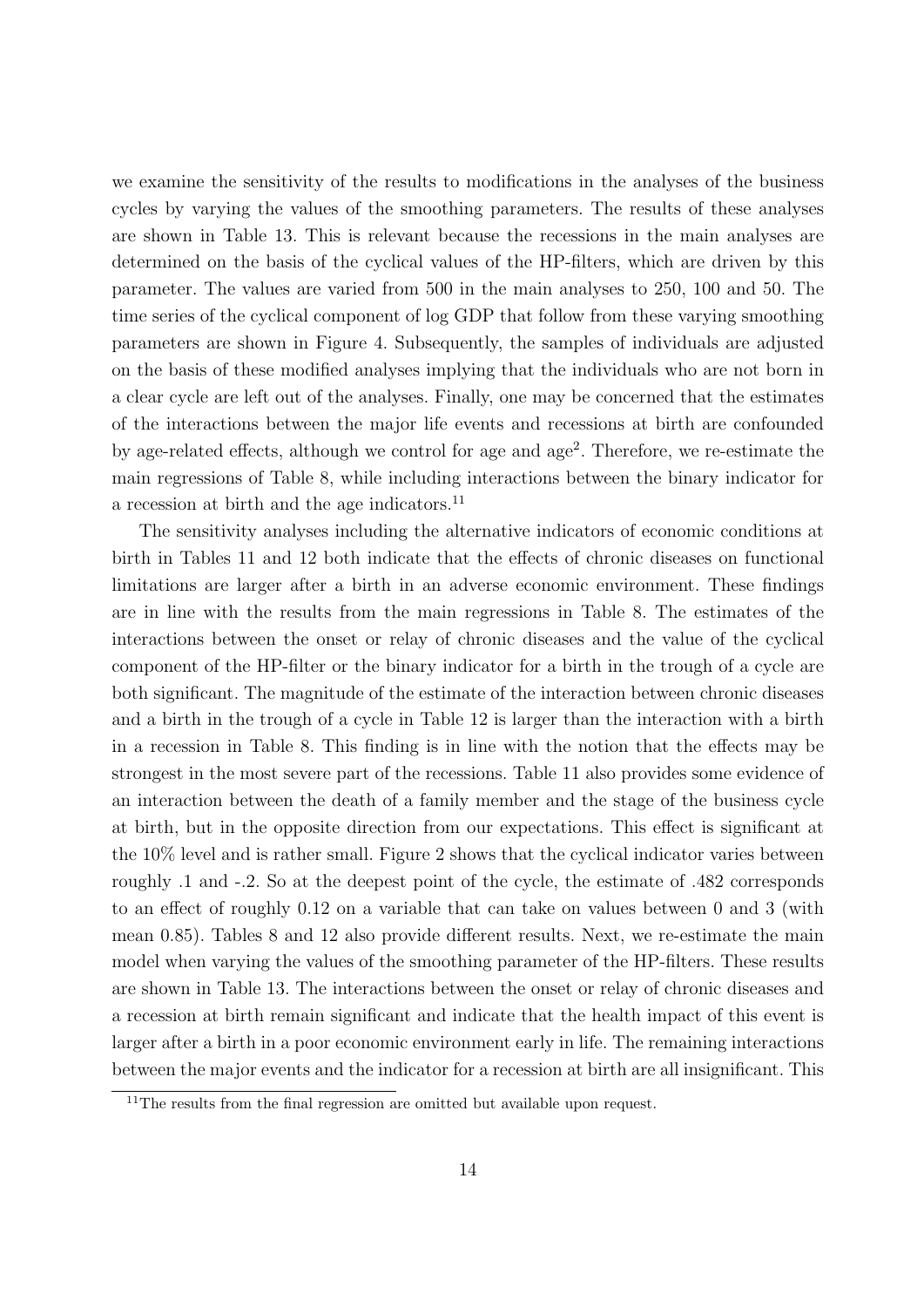indicates that the interaction effect between economic conditions at birth and the death of a family member is strongly dependent on the exact specification of the HP-filters. Finally, the significant interaction between chronic diseases and economic conditions early in life also does not seem to be confounded by age effects. The inclusion of interactions between the age indicators and a recession at a birth in the main analysis of Table 8 does not have a significant impact on the results. We conclude on the basis of these analyses that our earlier findings are robust to alternative specifications.

We also estimated a version of Table 8 where we include separate indicators for the different chronic conditions. This is done to identify which particular conditions are driving the main empirical finding.

The results of this exercise are shown in Table 14. Surprisingly, the effects of peripheral artery diseases are smaller for those individuals who are born in a recession. This estimate is significant at 10%. The results also indicate that the effects of arthritis and cancer are significantly larger after a birth in a recession. This indicates that these two diseases are underlying the exacerbated impact of the onset or relay of chronic diseases on functional limitations in the previous analyses.

## **6 Discussion and conclusions**

This paper focuses on the influence of economic conditions early in life on the impact of adverse life events on physical health later in life. We take the endogenous nature of economic conditions into account by using the stage of the business cycle at birth as an instrument for economic conditions early in life. Panel data estimators, which exploit the longitudinal structure of the data, identify direct effects of life events and indirect effects between these events and economic conditions early in life on functional limitations later in life. The endogenous nature of these life events is dealt with by allowing for unobserved individual fixed effects and including a broad range of controls. Furthermore, we provide descriptive analyses to investigate whether there are direct effects of economic conditions early in life on physical health and the probability of facing adverse shocks at later ages.

The most important finding of our main (panel data) analysis is that the impact of the onset or relay of chronic diseases on the number of functional limitations is larger for those born during a recession. This implies that adverse economic conditions at birth exacerbate the impact of adverse shocks later in life. This effect is substantial in size.

We find that a recession in the year of birth affects the later-life physical health stock of the respondents. However, when we regress the individual fixed effects from the panel data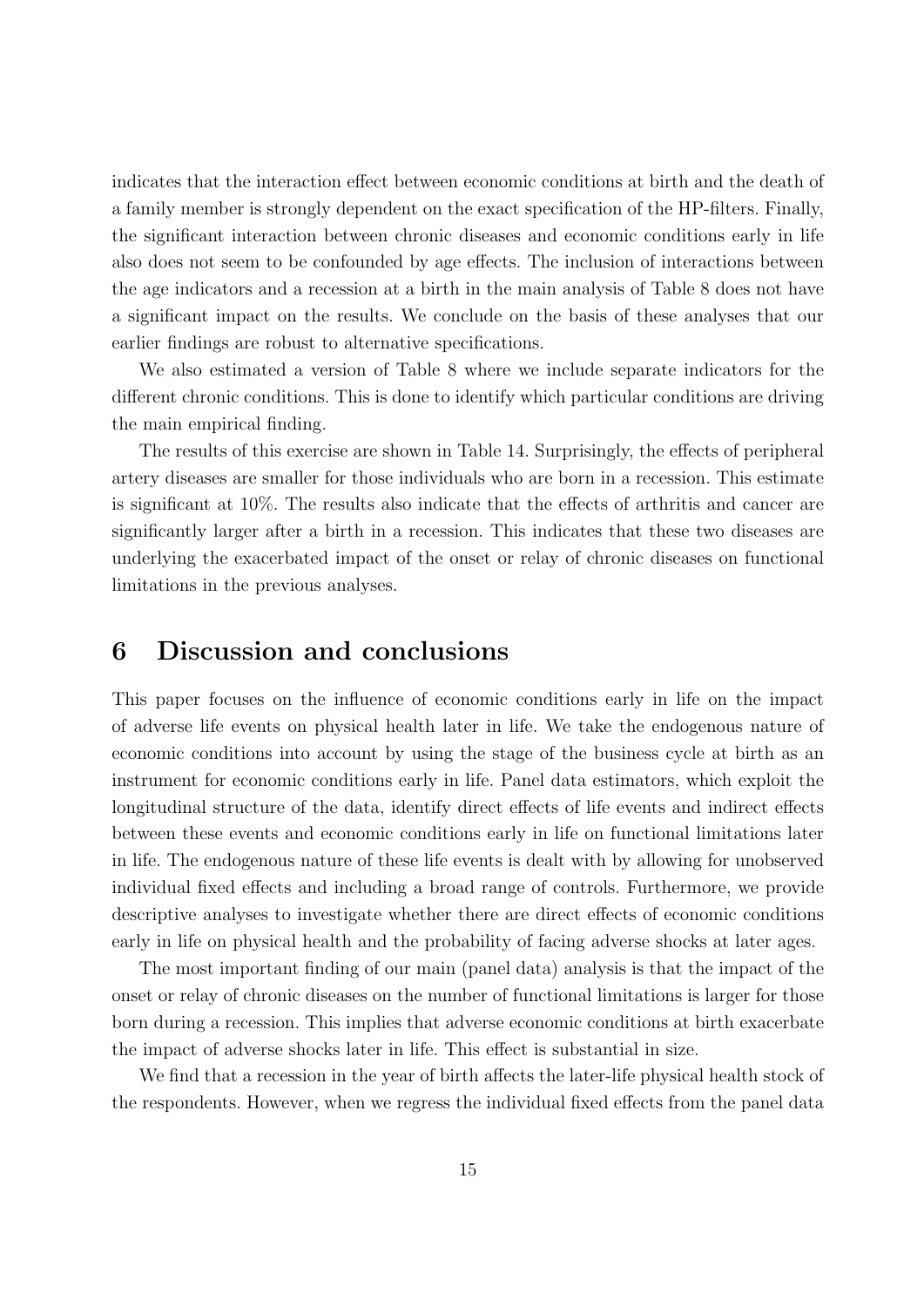analysis on the recession indicator and a range of individual characteristics then we do not find a direct effect of economic conditions early in life. Jointly, these results imply that a birth during an economic recession has a long-run impact on physical health (functional limitations), but that this is primarily via a larger impact of an adverse event (onset or relay of chronic diseases). Stated differently, the impact of a poor early-life environment becomes apparent in functional limitations only upon the occurrence of adverse life events at high ages.

We do not find significant effects of bereavement or illness or accident of a partner on functional limitations. Other studies have reported effects of these events on mortality and hospitalization but clearly those outcome variables differ from functional limitations. Some effects may only become apparent after a longer period of time, for instance through the loss of the zest for life. Furthermore, part of the effects on functional limitations may run through the onset of chronic diseases for which we control in the regressions.

Our findings are in agreement with the "life course" and "allostatic load" theories of long-run effects on health outcomes. The results point at the importance of early-life conditions and provide a justification for a focus of public policy on the earliest stages in life. Moreover, significant life events are readily observable by aid-workers and are therefore informative on the development of physical health trajectories of cohorts at later ages.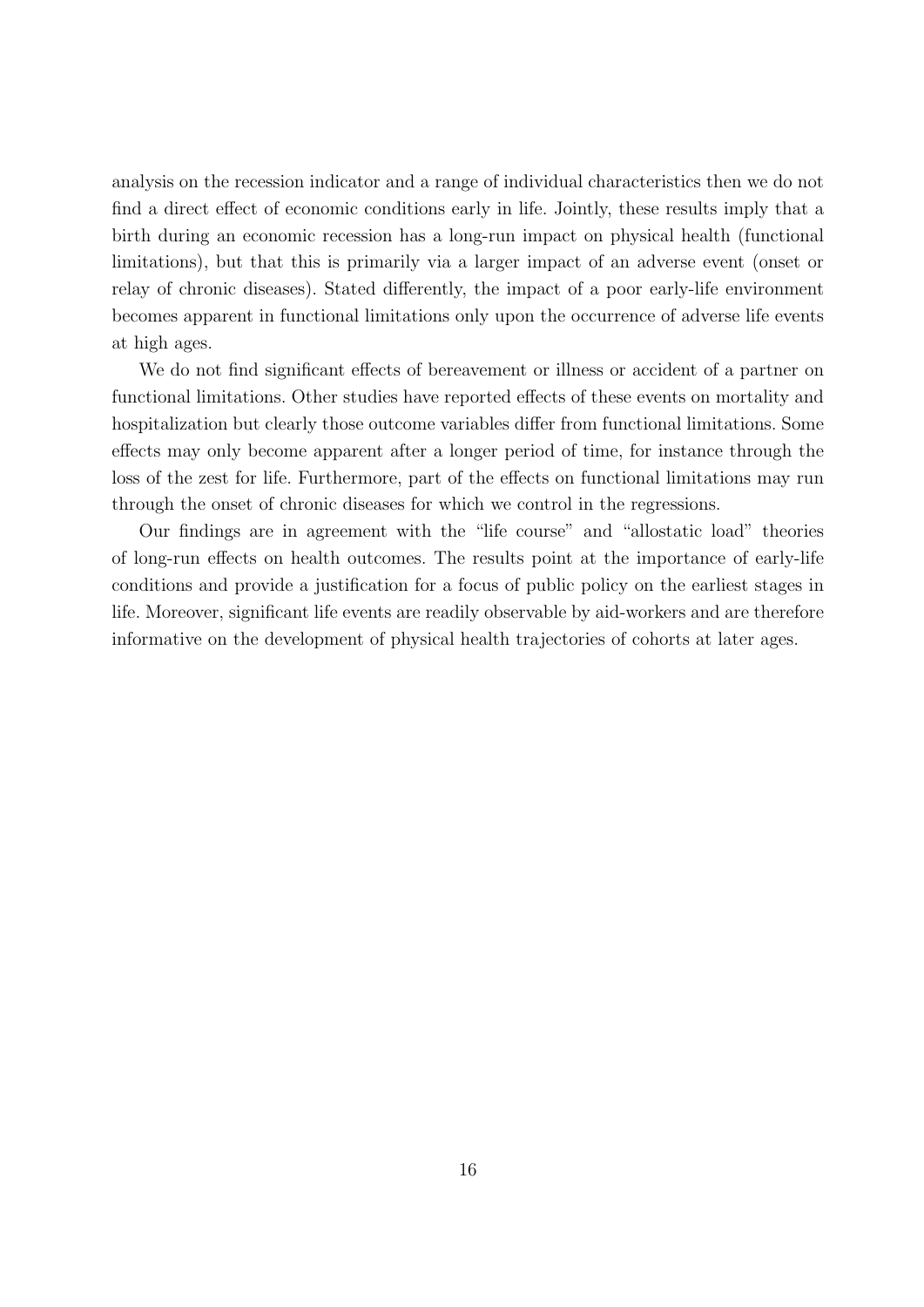## **References**

- Albrecht, G.L., Devlieger, P.J. (1999). The Disability Paradox: high quality of life against all odds, *Social Science and Medicine* 48(8): pp. 977–988.
- Almond, D. and Currie, J. (2011). Killing me softly: The fetal origins hypothesis, *Journal of Economic Perspectives* 25, 153–172.
- Barker, D.J.P. (1994). *Mothers, babies, and disease in later life*. British Medical Journal Publishing Group: London.
- Beishuizen, J. and Werkman, E. (1968). *Nederland in de Crisistijd 1932-1939*. A.W. Slijthof: Leiden.
- Berkman, C.S. and Gurland, B.J. (1998). The relationship among income, other socioeconomic indicators, and functional level in older persons, *Journal of Aging and Health* 10(1): pp. 81-98.
- Christensen, K., Doblhammer, G., Rau, R. and Vaupel, J.W. (2009). Ageing populations: the challenges ahead, *Lancet* 374(9696): pp. 1196-1208.
- Deeg, D.J.H., Van Tilburg, T., Smit, J.H. and De Leeuw, E.D. (2002). Attrition in the Longitudinal Aging Study Amsterdam: the effect of differential inclusion in side studies, *Journal of Clinical Epidemiology* 55(4): pp. 319–328.
- Dercon, S., Hoddinott, J. and Woldehanna, T. (2005). Vulnerability and shocks in 15 Ethiopian villages, 1999-2004, Working paper, CRSP, Madison.
- Espinosa, J. and Evans, W.N. (2008). Heightened mortality after the death of a spouse: Marriage protection or marriage selection?, *Journal of Health Economics* 27(5): pp. 1326–1342.
- Haas, S. (2008). Trajectories of functional health: The 'long arm' of childhood health and socioeconomic factors, *Social Science and Medicine* 66(4): pp. 849-861.
- Hodrick, R. and Prescott, E.C. (1997). Postwar U.S. business cycles: an empirical investigation, *Journal of Money, Credit and Banking* 29(1): pp. 1–16.
- Huang, C., Soldo, B.J. and Elo, I.T. (2011). Do early-life conditions predict functional health status in adulthood? The case of Mexico, *Social Science and Medicine* 72(1): pp. 100-107.
- Kuh, D. and Ben-Shlomo, Y. (2004). *A life course approach to chronic disease epidemiology, 2nd edition*. Oxford University Press: Oxford.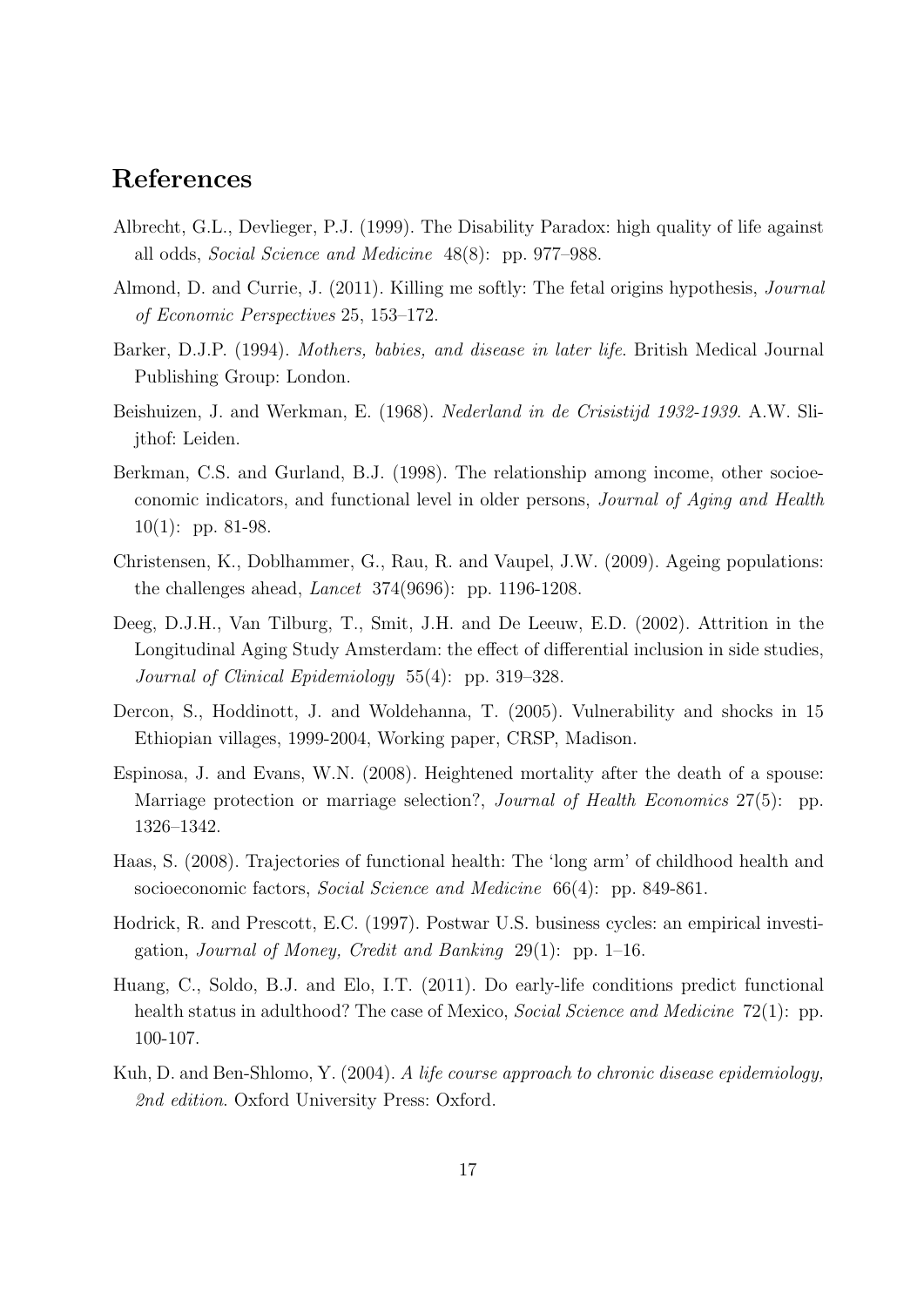- Lindeboom, M., Portrait, F. and Van den Berg, G.J. (2002). An econometric analysis of the mental-health effects of major events in the life of older individuals, *Health Economics*  $11(6)$ : pp.  $505-520$ .
- Lindeboom, M. and Van Doorslaer, E. (2004). Cut-point shift and index shift in selfreported health, *Journal of Health Economics* 23(6): pp. 1083–1099.
- Maddison, A. (2003). *The world economy: historical statistics*. Development Centre Studies, OECD Publishing: Paris.
- McEwen, B.S. and Stellar, E. (1993). Stress and the individual. Mechanisms leading to disease, *Archives of Internal Medicine* 153(18): pp. 2093–2101.
- Shor, E., Roelfs, D.J., Curreli, M., Clemow, L., Burg, M.M. and Schwartz, J.E. (2012). Widowhood and mortality: a meta-analysis and meta-regression, *Demography* 49(2): pp. 575-606.
- Van den Berg, G.J., Deeg, D.J.H., Lindeboom, M. and Portrait, F. (2010). The role of early-life conditions in the cognitive decline due to adverse events later in life, *Economic Journal* 120(548): pp. 411–428.
- Van den Berg, G.J., Doblhammer, G. and Christensen, K. (2011). Being born under adverse economic conditions leads to a higher cardiovascular mortality rate later in life: evidence based on individuals born at different stages of the business cycle, *Demography* 48(2): pp. 507–530.
- Van den Berg, G.J., Lindeboom, M. and Portrait, F. (2006). Economic conditions early in life and individual mortality, *American Economic Review* 96(1): pp. 290–302.
- Van den Berg, G.J., Lindeboom, M. and Portrait, F. (2011). Conjugal bereavement effects on health and mortality at advanced ages, *Journal of Health Economics* 30(4): pp. 774-794.
- Van den Berg, G.J. and Lindeboom, M. (2014). Aging: conditions early in life and health and mortality at advanced ages, in: T. Culyer, ed., *Encyclopaedia of health economics* (North-Holland, Amsterdam).
- Verbrugge, L.M. and Jette, A.M. (1994). The disablement process, *Social Science and Medicine* 38(1): pp. 1-14.
- Vugs, R. (2002). *In veel huizen wordt gerouwd. De Spaanse griep in Nederland*. Aspekt: Soesterberg.
- Wooldridge, J. (2010). *Econometric analysis of cross section and panel data, 2nd edition*. MIT press: Cambridge.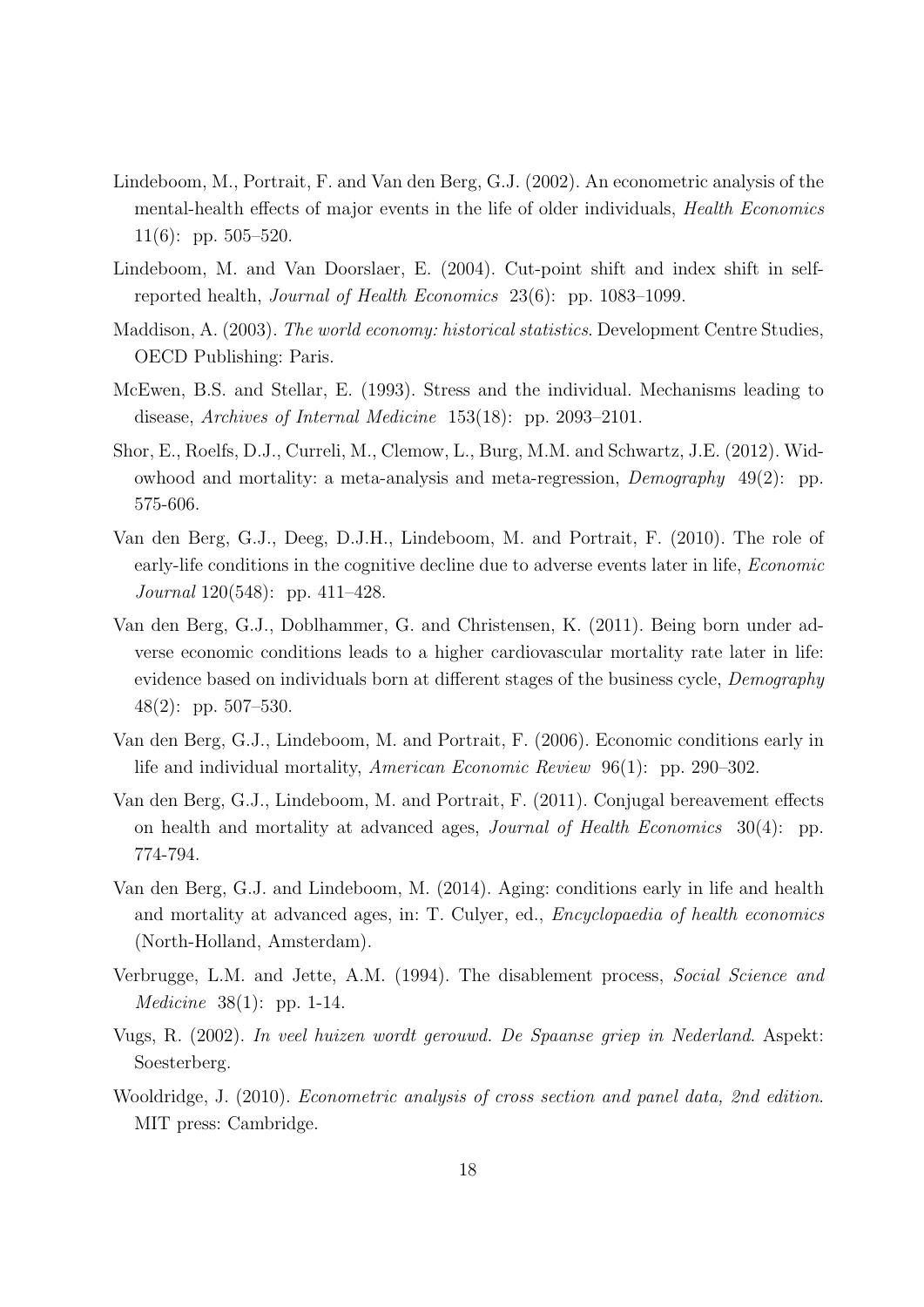## **Appendix**

Figure 1: Early-life conditions, adverse life events and later-life physical health

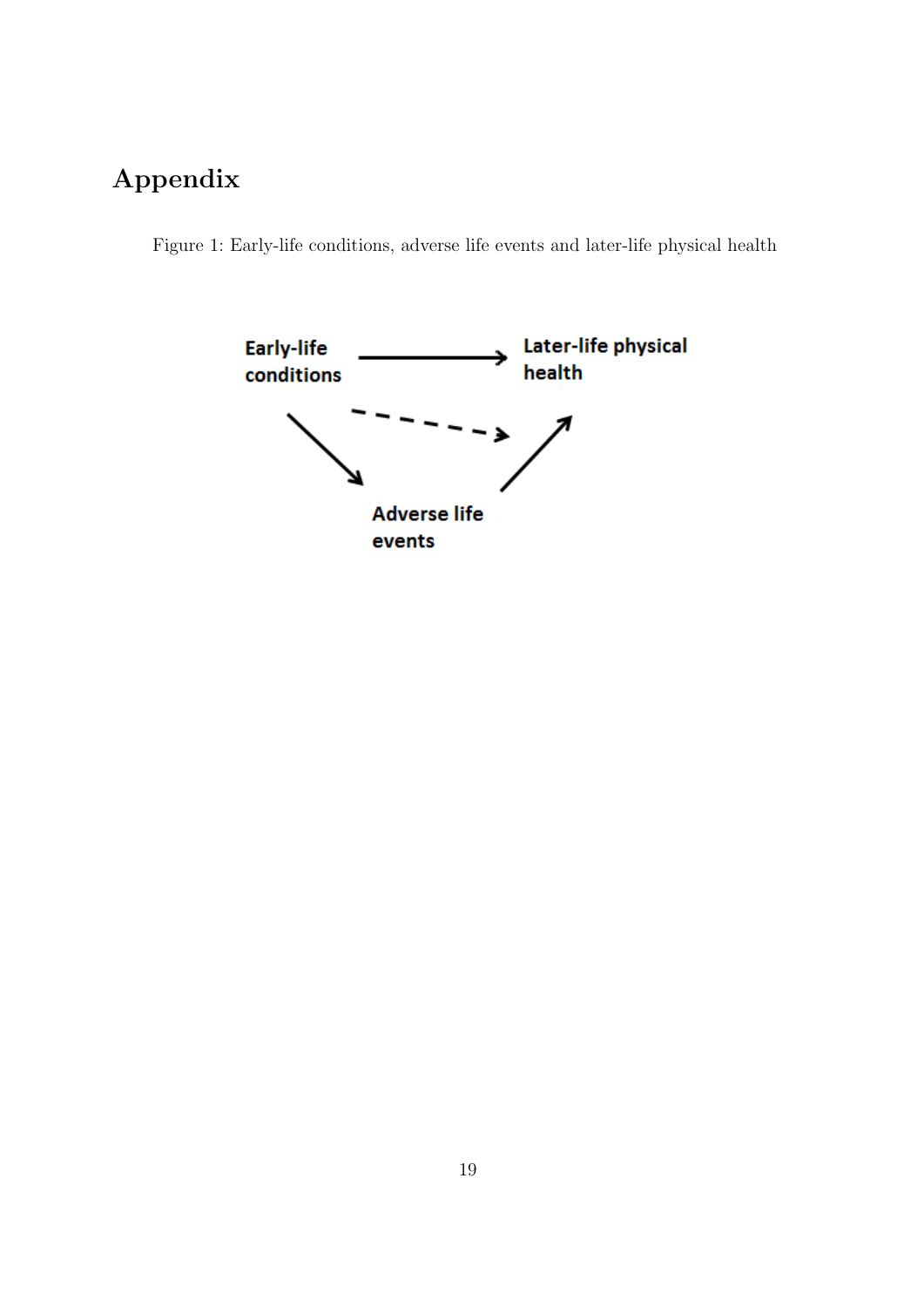Figure 2: The cyclical part of log GDP in the years of birth of respondents



Figure 3: The magnifying effect of early-life conditions on the impact of an adverse life event

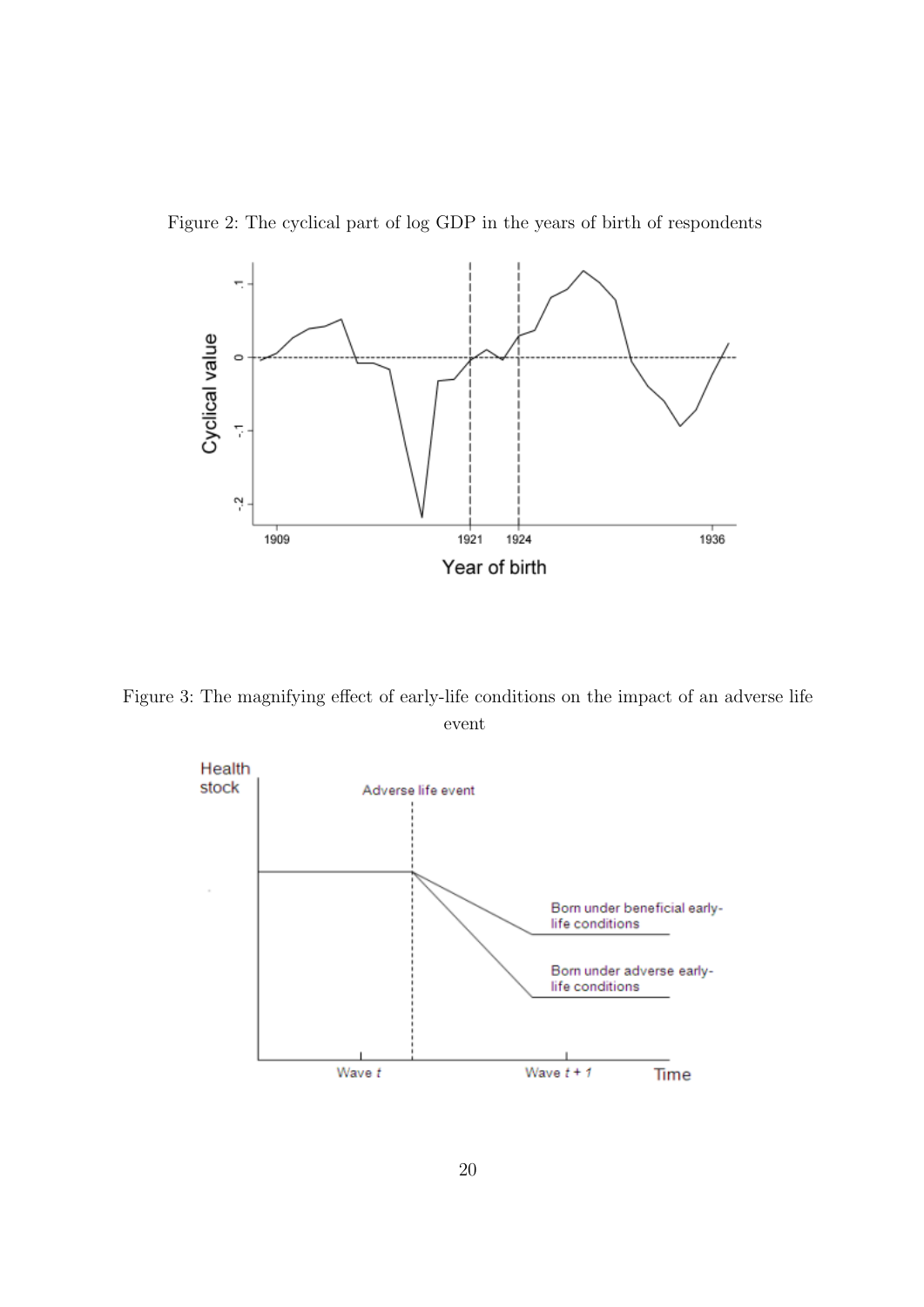

Figure 4: The cyclical part of log GDP for different values of the smoothing parameter

Table 1: Specification of the non-response in the LASA dataset

|                                  |      |      | Wave |      |      |
|----------------------------------|------|------|------|------|------|
|                                  |      | Н    | Ш    | IV   | V    |
| Number of individuals            | 2925 | 2204 | 1717 | 1340 | 932  |
| Deceased                         |      | 417  | 344  | 290  | 355  |
| Short interviews                 | 182  | 98   | 157  | 134  | 115  |
| Refusals                         |      | 145  | 125  | 95   | 79   |
| Interview by telephone           |      | 243  | 202  | 217  | 210  |
| Attrition between previous waves |      |      | 562  | 1031 | 1416 |
| Total                            | 3107 | 3107 | 3107 | 3107 | 3107 |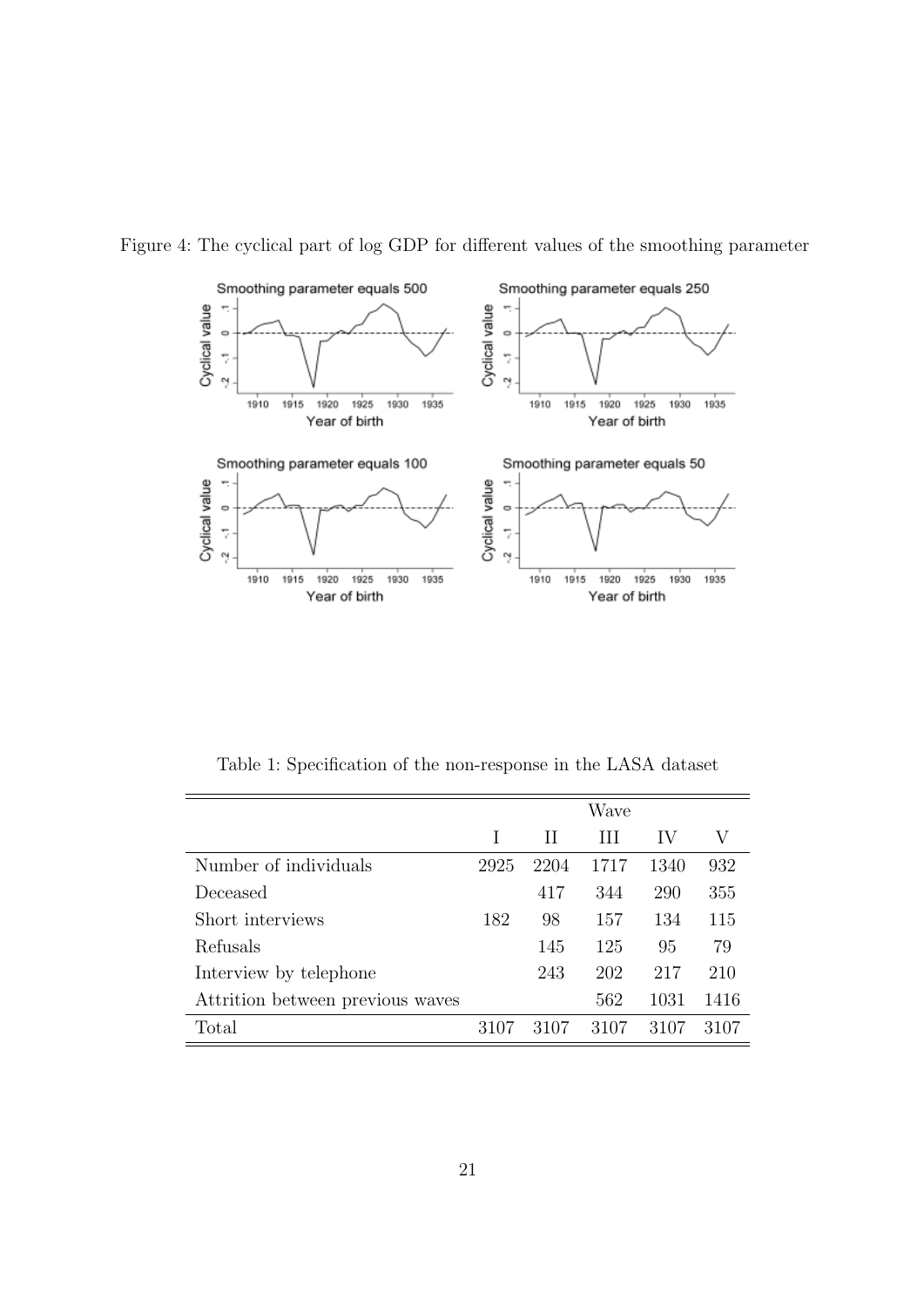|                                 | Score           | Wave<br>'92/93 | Wave<br>95/96 | Wave<br>98/99 | Wave<br>'01/'02 | Wave<br>$'05/{}'06$ |
|---------------------------------|-----------------|----------------|---------------|---------------|-----------------|---------------------|
| Functional                      | 0 limitations   | 60.4           | 51.5          | 47.6          | 42.1            | 35.2                |
| limitations                     | 1 limitations   | 18.9           | 23.1          | 22.9          | 25.8            | 24.7                |
|                                 | 2 limitations   | 11.3           | 12.7          | 16.2          | 19.3            | 25.9                |
|                                 | 3 limitations   | 9.4            | 12.6          | 13.4          | 12.8            | 14.3                |
| <b>Chronic Diseases</b>         |                 |                |               |               |                 |                     |
| Respiratory                     | yes             | 11.2           | 13.6          | 15.7          | 16.3            | 17.4                |
| Heart                           | yes             | 19.7           | 23.1          | 27.1          | 30.1            | 34.3                |
| Peripheral artery               | yes             | 9.7            | 11.6          | 12.6          | 14.9            | 15.1                |
| Diabetes                        | yes             | 7.6            | 7.6           | 9.7           | 11.4            | 13.8                |
| Stroke                          | yes             | 5.1            | 6.8           | 7.0           | 8.4             | 10.1                |
| Arthritis                       | yes             | 35.0           | 46.6          | 52.1          | 57.2            | 63.6                |
| Cancer                          | yes             | 8.9            | 11.1          | 14.3          | 15.0            | 19.7                |
| Sociodemographics               |                 |                |               |               |                 |                     |
| Age                             |                 | 70.3           | 72.2          | 73.7          | 74.8            | 76.9                |
| Gender                          | male            | 48.6           | 47.2          | 46.3          | 45.8            | 43.3                |
| Education                       | lower           | 62.6           | 60.9          | 58.8          | 58.1            | 53.7                |
|                                 | middle          | 25.7           | 26.8          | 28.7          | 28.9            | 33.4                |
|                                 | higher          | 11.6           | 12.3          | 12.5          | 13.0            | 12.9                |
| Urbanization                    | low             | 12.9           | 12.3          | 12.9          | 14.4            | 14.3                |
|                                 | middle          | 27.4           | 27.0          | 28.1          | 27.8            | 27.9                |
|                                 | high            | 59.8           | 60.6          | 58.9          | 57.8            | 57.8                |
| Marital status                  | never married   | 5.5            | 4.2           | 3.6           | 2.7             | 2.9                 |
|                                 | married         | 64.3           | 60.0          | 58.8          | 58.4            | 59.3                |
|                                 | divorced        | 5.1            | 5.6           | 5.7           | 5.1             | 4.8                 |
|                                 | widowed         | 25.1           | 30.3          | 31.9          | 33.8            | 33.0                |
| Institutionalized               | yes             | 2.4            | 3.3           | 2.9           | 2.7             | 2.3                 |
| Paid job                        | yes             | 12.4           | 8.2           | 6.1           | 5.7             | 4.8                 |
| Disability insurance recipience | yes             | 7.6            | 1.2           | 0.8           | 0.1             | 0.0                 |
| Early retirement recipience     | no              | 92.8           | 96.5          | 97.6          | 99.1            | 100.0               |
|                                 | yes, partly     | 0.9            | 0.6           | 0.8           | 0.1             | 0.0                 |
|                                 | yes, completely | 6.3            | 3.0           | 1.7           | 0.8             | 0.0                 |
| Income                          | missing         | 10.8           | 6.2           | 5.5           | 5.8             | 7.0                 |
|                                 | ${}< 680$       | 19.9           | 14.8          | 10.2          | 2.0             | 1.4                 |
|                                 | 680-1.360       | 45.1           | 47.1          | 46.8          | 44.0            | 31.4                |
|                                 | 1.360-2.040     | 15.8           | 20.3          | 22.4          | 28.8            | 31.5                |
|                                 | >2.040          | 8.3            | 11.6          | 15.1          | 19.4            | 28.7                |
| Sample Size                     |                 | 2869           | 2001          | 1571          | 1132            | 799                 |

Table 2: Mean frequencies of relevant variables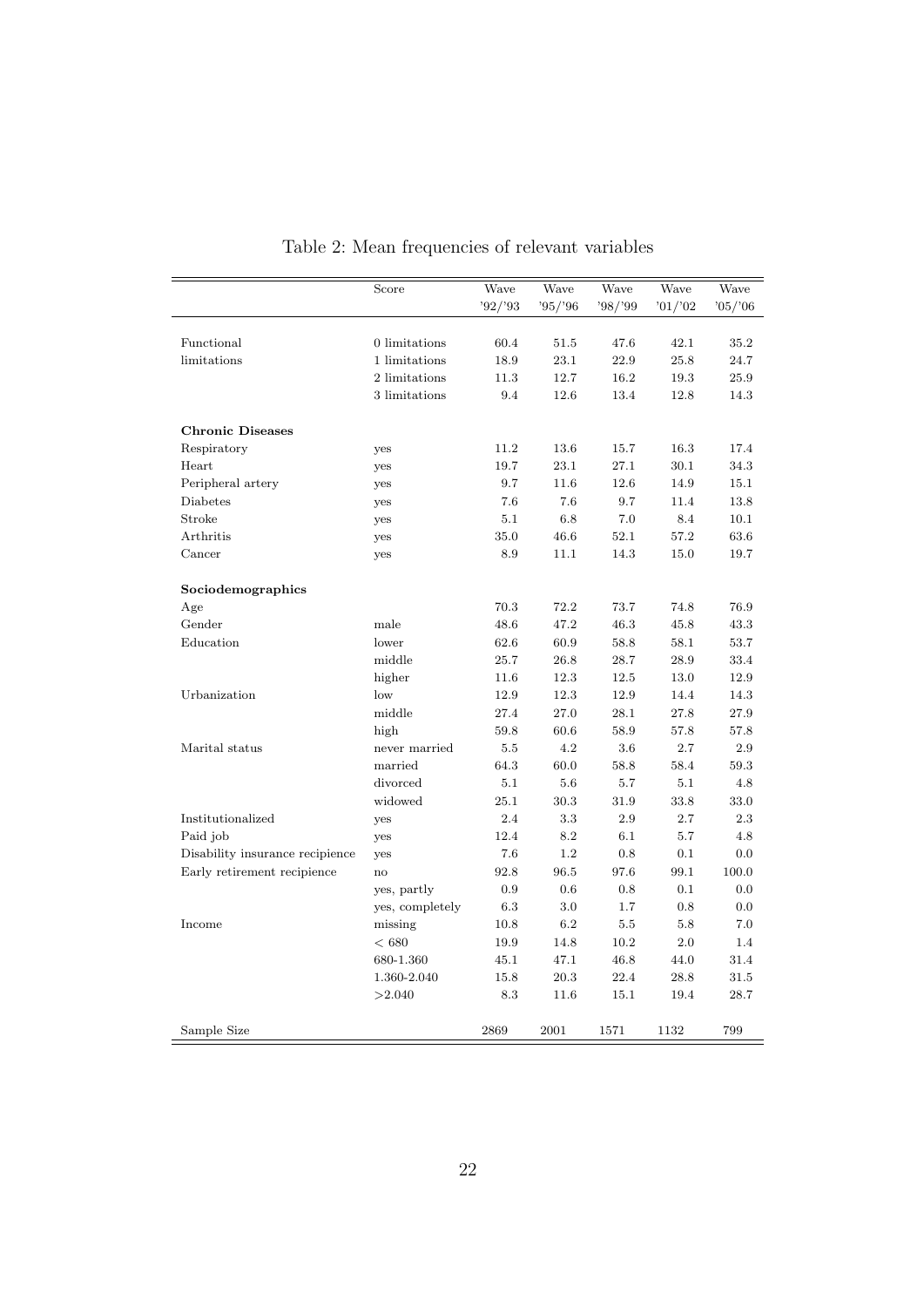| č                                       |
|-----------------------------------------|
| $-1$<br>$\frac{1}{2}$<br>7              |
|                                         |
| סמרה מה נוח <i>ם</i> ת<br>ł<br>֚֓<br>ŗ  |
| Ć                                       |
| )<br>2<br>2<br>2<br>É<br>$\overline{c}$ |

|                                     | Score          | 2/33-'95/'96                                  | 66,/86,-96,/26,  | 20./10<50.66   | $201/702 - 205/706$                       |
|-------------------------------------|----------------|-----------------------------------------------|------------------|----------------|-------------------------------------------|
| Marital status                      |                |                                               |                  |                |                                           |
| Widowed                             | yes            | 6.2                                           | 4.4              | 4.8            | 5.7                                       |
| Death in family                     |                |                                               |                  |                |                                           |
| Death parent                        | yes            | $6.4\,$                                       | $\!3.3$          | 3.1            | $2.4\,$                                   |
| Death sibling                       | yes            |                                               | 22.9             | 24.5           | 23.9                                      |
| Death child                         | yes            | $\begin{array}{c} 23.3 \\ 1.8 \\ \end{array}$ | $2.0\,$          | $6.2$<br>$1.1$ | $\begin{array}{c} 1.8 \\ 1.2 \end{array}$ |
| Death grandchild                    | yes            |                                               | $\Box$           |                |                                           |
| Illness in family                   |                |                                               |                  |                |                                           |
| Illness or accident partner         | yes            | 13.5                                          | 12.8             | $12.0\,$       | 16.0                                      |
| Illness or accident family member   | yes            | 44.9                                          | 44.4             | 40.9           | 48.3                                      |
| Chronic disease                     |                |                                               |                  |                |                                           |
| Heart diseases                      | onset or relay | $6.9\,$                                       | 6.4              | 6.0            | 0.7                                       |
| Stroke                              | onset or relay | $3.7\,$                                       | 2.3              | 3.2            | $4.8$                                     |
| Cancer                              | onset or relay | 4.4                                           | $\overline{5}$ . | 4.6            | $8.1\,$                                   |
| Respiratory diseases                | onset          | 3.1                                           | 3.9              | 2.1            | 2.2                                       |
| Peripheral artery disease           | onset          | $3.8\,$                                       | $2.3\,$          | 3.6            | 2.8                                       |
| Diabetes                            | onset          | $2.0\,$                                       | 2.5              | 2.6            | $\overline{5}$ .                          |
| Arthritis                           | onset          | $\Xi$                                         | $7\cdot3$        | 7.4            | 8.2                                       |
| Hospitalization                     |                |                                               |                  |                |                                           |
| Surgery                             | yes            | 12.6                                          | 15.1             | 14.3           | 24.8                                      |
| Labor market                        |                |                                               |                  |                |                                           |
| Loss of paid job                    | yes            | $6.0\,$                                       | 4.6              | 3.1            | 3.6                                       |
| New disability insurance recipience | yes            | 0.5                                           | $0.\overline{3}$ | 0.0            | 0.0                                       |
| New early retirement recipience     | yes            | 3.2                                           | $2.0$            | 0.2            | $0.0\,$                                   |
| Severe financial problems           | yes            | 2.8                                           | $\frac{1}{5}$    | 0.9            | 1.4                                       |
| Institutionalized                   |                |                                               |                  |                |                                           |
| Move to institution                 | yes            | 4.1                                           | $3.\overline{3}$ | 2.7            | 4.6                                       |
| Others                              |                |                                               |                  |                |                                           |
| Victim of crime                     | yes            | 3.7                                           | 2.0              | 0.8            | $\Box$                                    |
| Conflict with important person      | yes            | 9.0                                           | 8.6              | 8.4            | $\overline{7.0}$                          |
| Sample Size                         |                | 1941                                          | 1425             | 1026           | 669                                       |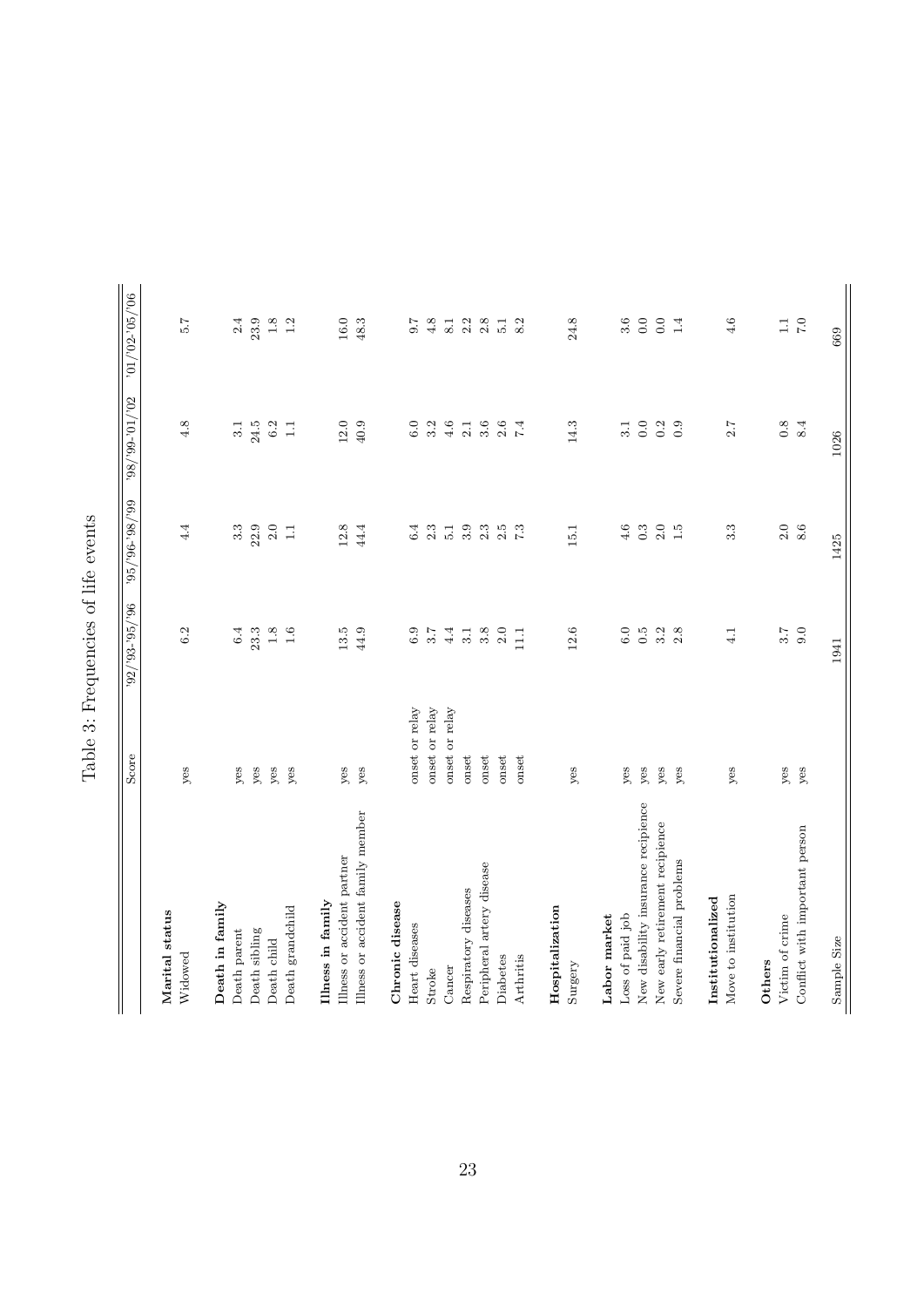|                | ${\rm Sec.} (50.707/10)$ ${\rm Co.} (50.702/96/96)$ ${\rm Ge.} (86.86/96/96)$ ${\rm Ge.} (80.766/66)$ ${\rm co.} (80.766)$ |                  |                  |               |
|----------------|----------------------------------------------------------------------------------------------------------------------------|------------------|------------------|---------------|
|                |                                                                                                                            |                  |                  |               |
|                | 0.0                                                                                                                        | $\overline{0}$ : | 0.0              | 0.0           |
|                | 0.9                                                                                                                        | 0.6              | 1.3              | $\frac{1}{1}$ |
| $\overline{1}$ | 6.7                                                                                                                        | $\frac{8.6}{ }$  | 10.1             | 0.7           |
|                | 65.2                                                                                                                       | 63.9             | 60.8             | 56.2          |
|                | 20.4                                                                                                                       | 19.7             | 21.5             | 26.5          |
|                | 5.6                                                                                                                        | $\ddot{\circ}$   | 0.0              | $\frac{8}{8}$ |
|                | $\frac{2}{1}$                                                                                                              | $\frac{0}{1}$    | $0.\overline{3}$ | $\frac{6}{1}$ |
|                | Note: positive changes are associated with more functional limitations                                                     |                  |                  |               |

Table 4: Observed within-person changes in the number of functional limitations Table 4: Observed within-person changes in the number of functional limitations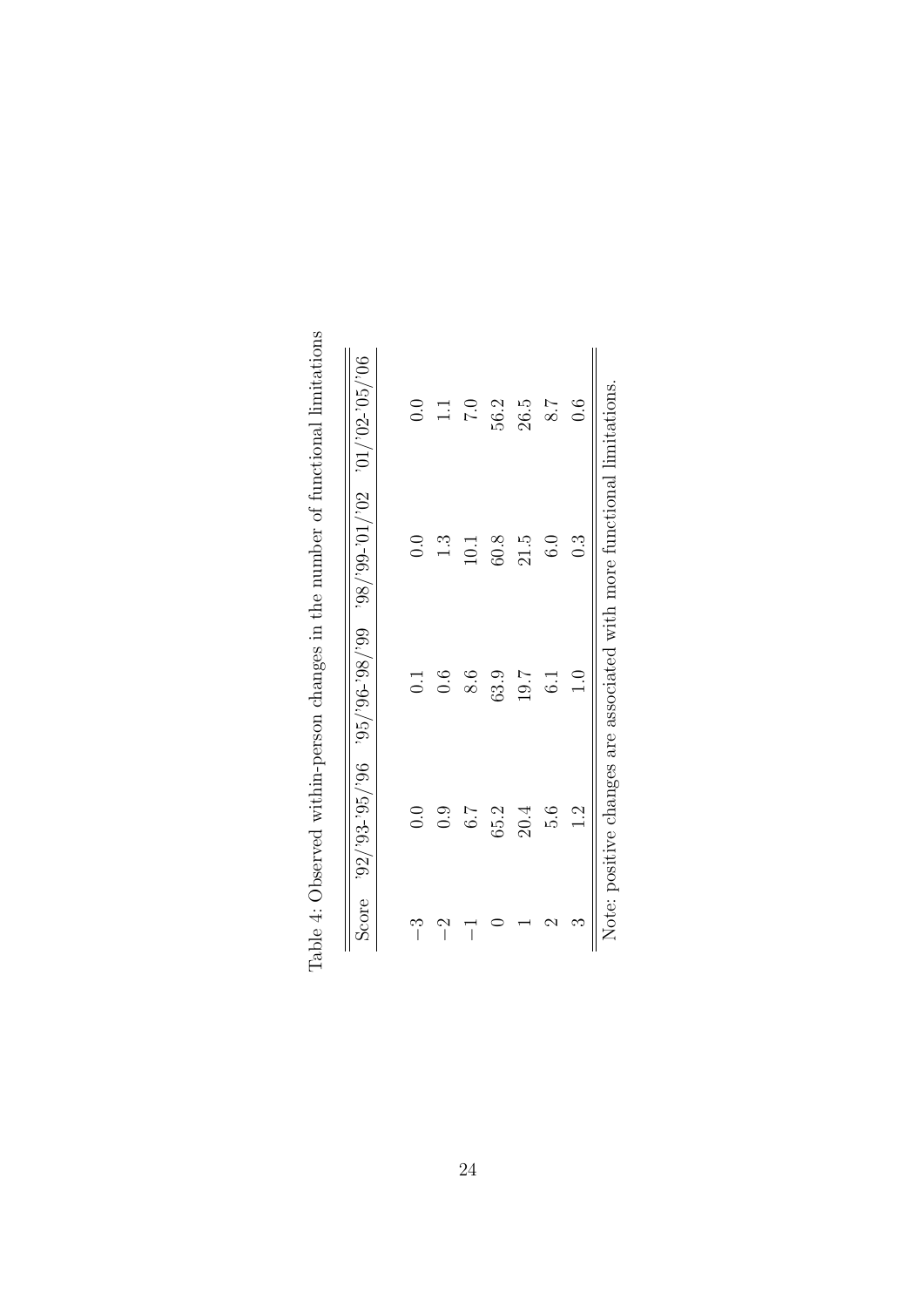|                                   | Cycle I         |      | Cycle II   |      |
|-----------------------------------|-----------------|------|------------|------|
|                                   | Est.            | S.e. | Est.       | S.e. |
| Business cycle conditions         |                 |      |            |      |
| Recession                         | $.219***$ .077  |      | $.301***$  | .067 |
| <i>Background characteristics</i> |                 |      |            |      |
| Male                              | $-.647***$ .062 |      | $-.320***$ | .065 |
| Age                               | $.102***$ .007  |      | $.093***$  | .005 |
|                                   |                 |      |            |      |
| $\#$ observations                 | 2714            |      | 4027       |      |

Table 5: Effects of a birth in a recession on functional limitations by cycle of birth (*Levels equation*)

Notes: \* p*<*0.1, \*\* p*<*0.05, \*\*\* p*<*0.01. S.e.'s clustered by individual. Estimated by ordered probit. Cycle I corresponds to birth years 1909-1921 and Cycle II to 1924-1936. Wave specific binary indicators for attrition due to either mortality or remaining reasons are included in the model but omitted from the table. Positive estimates are associated with more functional limitations.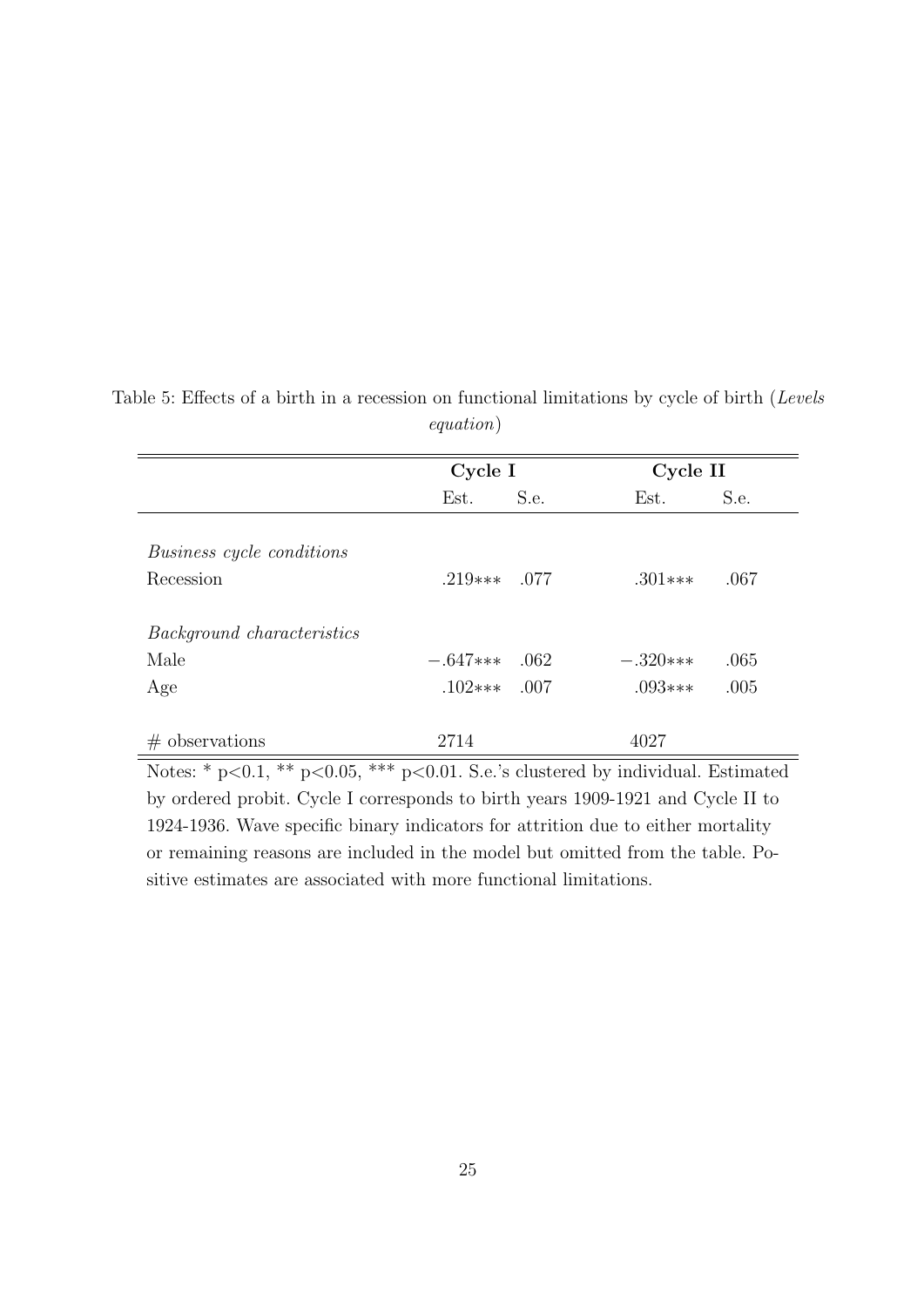|                             | Cycle I    |      | Cycle II   |      |
|-----------------------------|------------|------|------------|------|
|                             | Est.       | S.e. | Est.       | S.e. |
|                             |            |      |            |      |
| Business cycle conditions   |            |      |            |      |
| Recession                   | $.193*$    | .108 | $.275***$  | .076 |
|                             |            |      |            |      |
| Adverse life events         |            |      |            |      |
| Chronic diseases            | $.319***$  | .062 | $.286***$  | .050 |
| Widowed                     | $-.119$    | .112 | $-.134$    | .114 |
| Death family member         | .002       | .067 | .058       | .053 |
| Illness or accident partner | $-.067$    | .099 | $.189***$  | .069 |
|                             |            |      |            |      |
| Background characteristics  |            |      |            |      |
| Age                         | $.093***$  | .010 | $.089***$  | .007 |
| Education medium            | $-.189*$   | .097 | $-.041$    | .078 |
| Education high              | $-.188$    | .117 | $-.411***$ | .122 |
| Male                        | $-.556***$ | .087 | $-.301***$ | .074 |
| Married                     | $-.002$    | .094 | $-.162**$  | .080 |
| Urbanized medium            | .102       | .142 | $.193*$    | .106 |
| Urbanized high              | .082       | .130 | .082       | .099 |
|                             |            |      |            |      |
| $#$ observations            | 1456       |      | 2790       |      |

Table 6: Functional limitations related to a recession at birth, adverse life events and background characteristics by cycle of birth (*Levels equation*)

Notes: \* p*<*0.1, \*\* p*<*0.05, \*\*\* p*<*0.01. S.e.'s clustered by individual. Estimated by ordered probit. Cycle I corresponds to birth years 1909-1921 and Cycle II to 1924-1936. Wave specific binary indicators for attrition due to either mortality or remaining reasons are included in the model but omitted from the table. Positive estimates are associated with more functional limitations.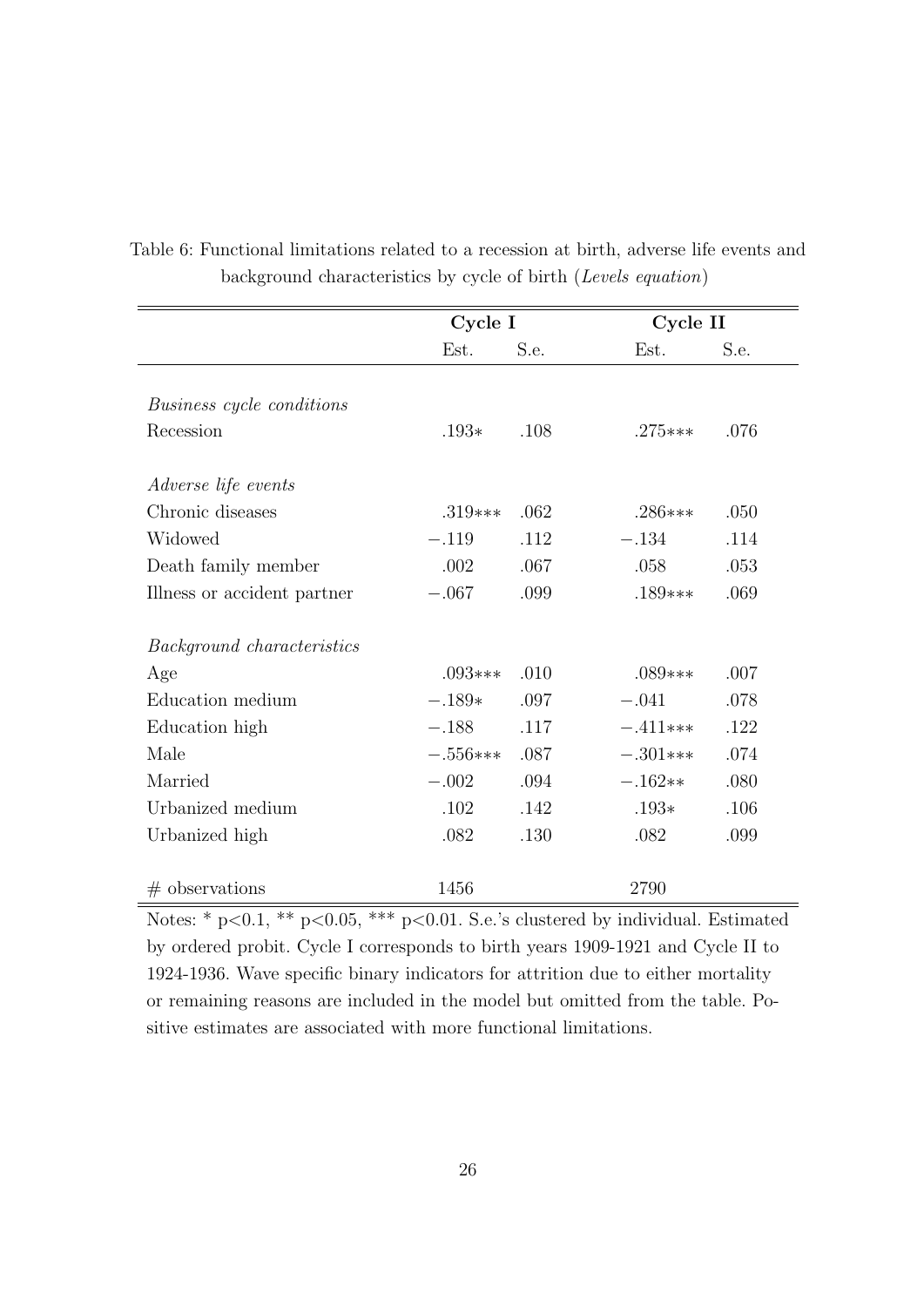| Outcome                                                                                                        | Variable  | Cycle I<br>Cycle II |      |                 |      |
|----------------------------------------------------------------------------------------------------------------|-----------|---------------------|------|-----------------|------|
|                                                                                                                |           | Est.                | S.e. | Est.            | S.e. |
| Chronic diseases recession                                                                                     |           | .029                | .103 | .066            | .067 |
| Widowed                                                                                                        | recession | .129                | .149 | $-.284***$ .108 |      |
| Death family recession $-.019$<br>member                                                                       |           |                     | .111 | .036            | .071 |
| Illness or accident recession<br>partner                                                                       |           | $-.173$             | .155 | .037            | .088 |
| $#$ observations<br>Notes: * $p<0.1$ , ** $p<0.05$ , *** $p<0.01$ . S.e.'s clustered by individual within bra- |           | 1456                |      | 2790            |      |

Table 7: Effects of a birth in a recession on the number of adverse life events by cycle of birth

Notes: \* p*<*0.1, \*\* p*<*0.05, \*\*\* p*<*0.01. S.e.'s clustered by individual within brackets. Estimated by binary probit. Cycle I corresponds to birth years 1909-1921 and Cycle II to 1924-1936. Controls for age, gender and wave specific binary indicators for attrition due to either mortality or remaining reasons are included in the model but omitted from the table.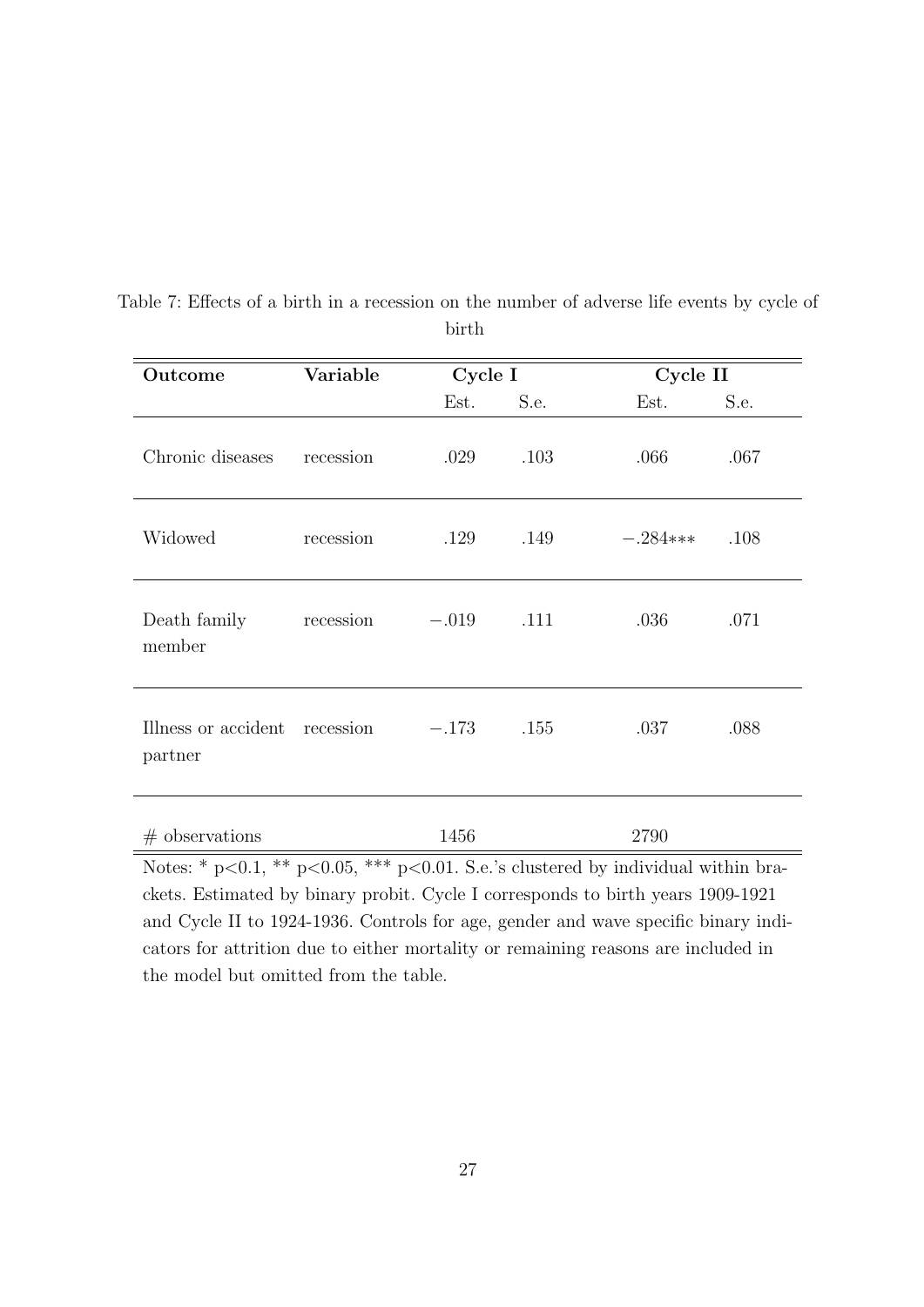|                             | Est.     | S.e. |  |
|-----------------------------|----------|------|--|
|                             |          |      |  |
| Chronic diseases            | $.086**$ | .037 |  |
| Interact. recession and     | $.105**$ | .047 |  |
| chronic diseases            |          |      |  |
|                             |          |      |  |
| Widowed                     | .061     | .084 |  |
| Interact. recession and     | $-.013$  | .116 |  |
| widowed                     |          |      |  |
|                             |          |      |  |
| Death family member         | .024     | .037 |  |
| Interact. recession and     | $-.026$  | .044 |  |
| death family member         |          |      |  |
|                             |          |      |  |
| Illness or accident partner | .045     | .049 |  |
| Interact. recession and     | $-.016$  | .062 |  |
| illness or accident partner |          |      |  |
|                             |          |      |  |
| $#$ observations            | 4410     |      |  |

### Table 8: Effects of adverse life events and their interactions with recessions at birth on functional limitations (*First-differenced equation*)

Notes: \* p*<*0.1, \*\* p*<*0.05, \*\*\* p*<*0.01. S.e.'s clustered by individual. Estimated by OLS. Positive estimates are associated with more functional limitations. Controls for age, age<sup>2</sup>, the remaining life events, a constant and the wave and sample dummies are included in the model but omitted from the table.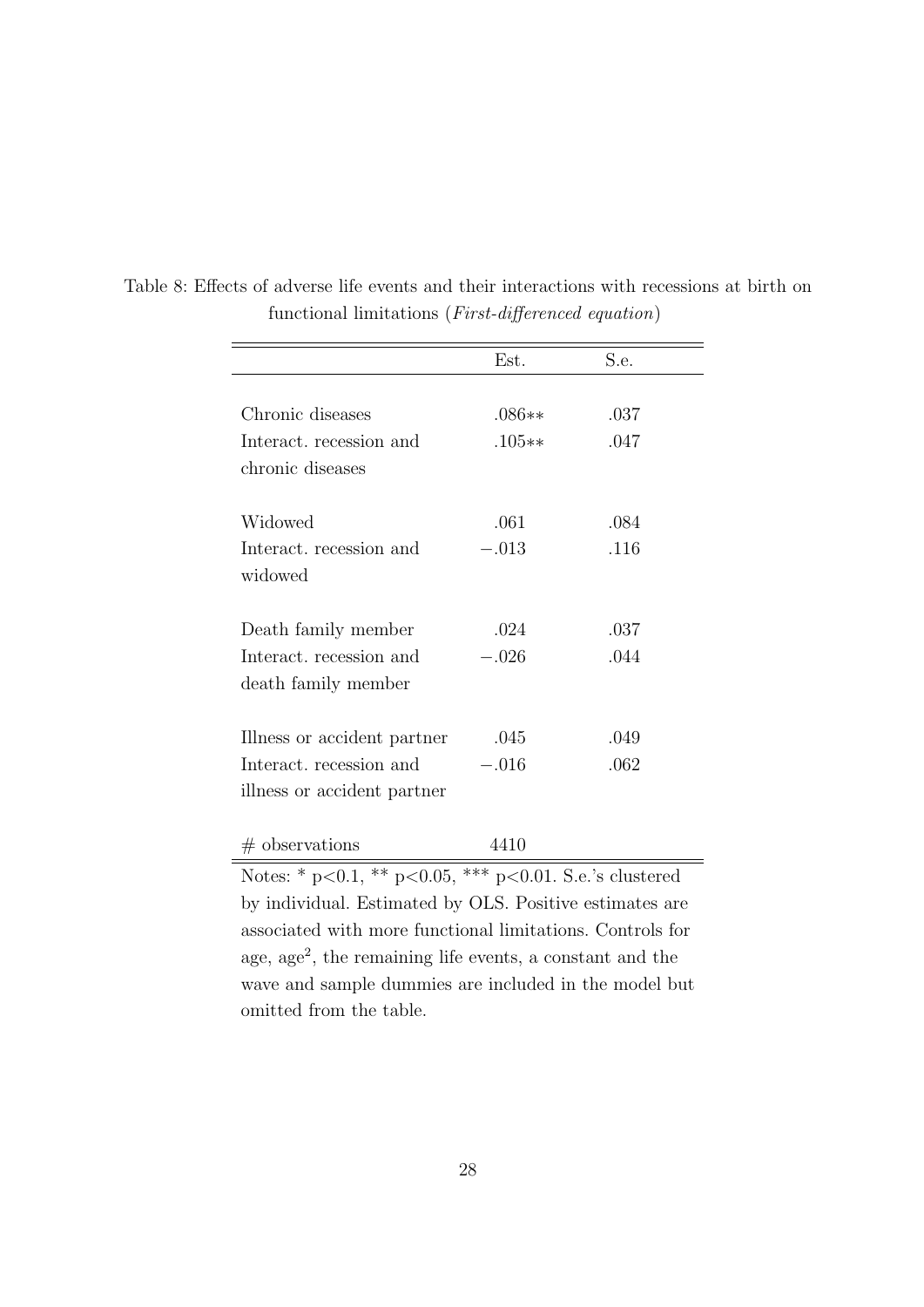|                             | <b>Males</b> |      | Females |      |
|-----------------------------|--------------|------|---------|------|
|                             | Est.         | S.e. | Est.    | S.e. |
|                             |              |      |         |      |
| Chronic diseases            | $.087*$      | .052 | .084    | .053 |
| Interact, recession and     | $.111*$      | .064 | .095    | .068 |
| chronic diseases            |              |      |         |      |
|                             |              |      |         |      |
| Widowed                     | $-.163$      | .143 | .149    | .104 |
| Interact. recession and     | .058         | .203 | $-.065$ | .140 |
| widowed                     |              |      |         |      |
|                             |              |      |         |      |
| Death family member         | .043         | .057 | .009    | .049 |
| Interact, recession and     | $-.050$      | .065 | .001    | .061 |
| death family member         |              |      |         |      |
|                             |              |      |         |      |
| Illness or accident partner | $.141**$     | .067 | $-.090$ | .070 |
| Interact. recession and     | $-.100$      | .086 | .061    | .089 |
| illness or accident partner |              |      |         |      |
|                             |              |      |         |      |
| $#$ observations            | 2034         |      | 2376    |      |

### Table 9: Effects of adverse life events and their interactions with recessions at birth on functional limitations by gender (*First-differenced equation*)

Notes: \* p*<*0.1, \*\* p*<*0.05, \*\*\* p*<*0.01. S.e.'s clustered by individual. Estimated by OLS. Positive estimates are associated with more functional limitations. Controls for age,  $age^2$ , the remaining life events, a constant and the wave and sample dummies are included in the model but omitted from the table.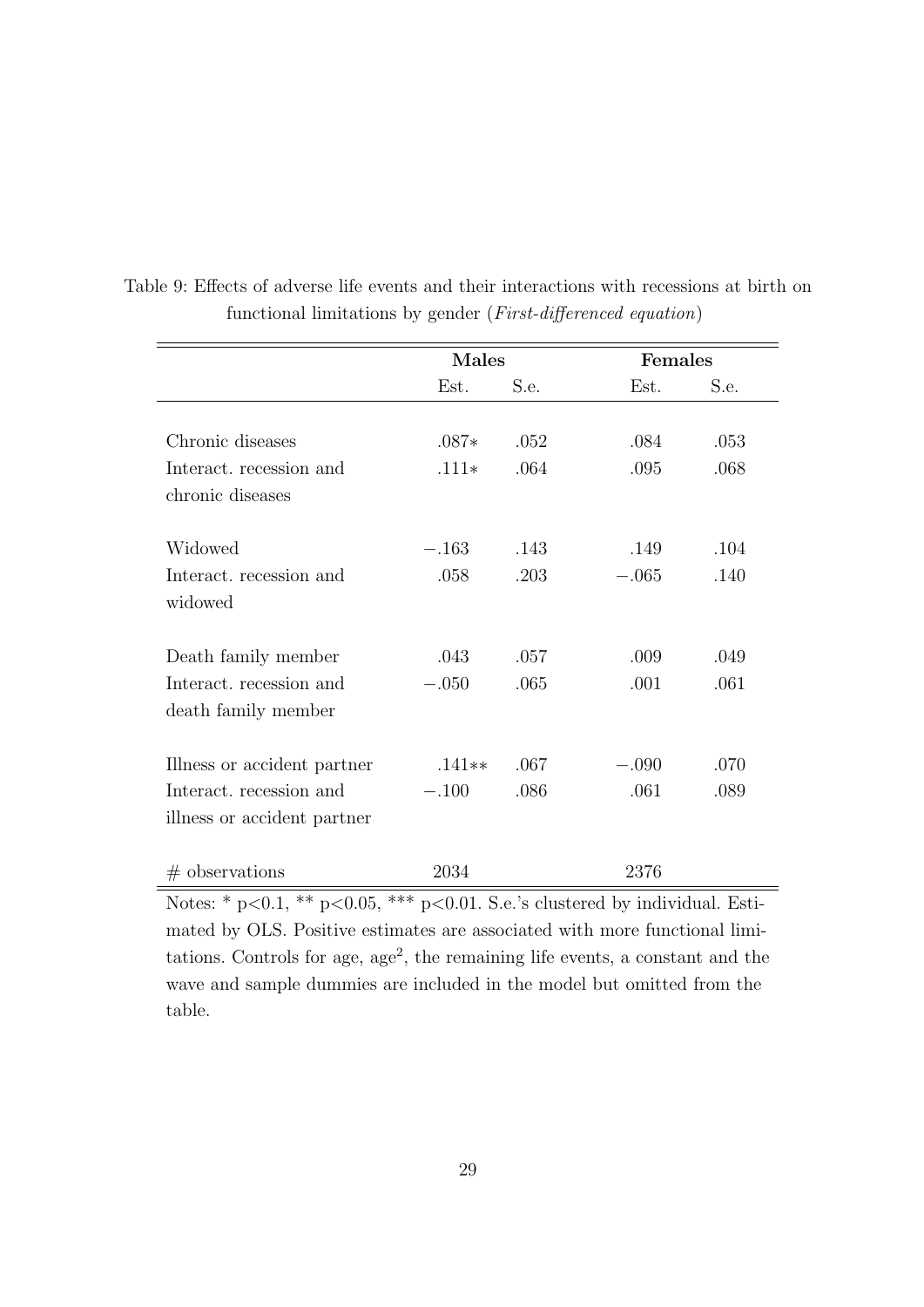|                                       | Est.        | S.e.  |
|---------------------------------------|-------------|-------|
| Business cycle conditions<br>at birth |             |       |
| Recession                             | .017        | .037  |
| Background characteristics            |             |       |
| Year of birth                         | $-.032***$  | .003  |
| Education middle                      | $-.100**$   | .042  |
| Education higher                      | $-.131**$   | .054  |
| Male                                  | $-.286***$  | .038  |
| Married                               | $-.165***$  | .044  |
| Urbanization middle                   | .041        | .054  |
| Urbanization high                     | .040        | .050  |
| Chronic disease                       | $.472***$   | .036  |
| Constant                              | $62.005***$ | 4.844 |
| $#$ Observations                      | 1780        |       |

Table 10: Fixed effects regressed on indicators of business cycle conditions at birth and background characteristics

> Notes: \* p*<*0.1, \*\* p*<*0.05, \*\*\* p*<*0.01. Robust s.e.'s are included. The calculated fixed effects from the main regression are included as dependent variable. High values are associated with large numbers of functional limitations.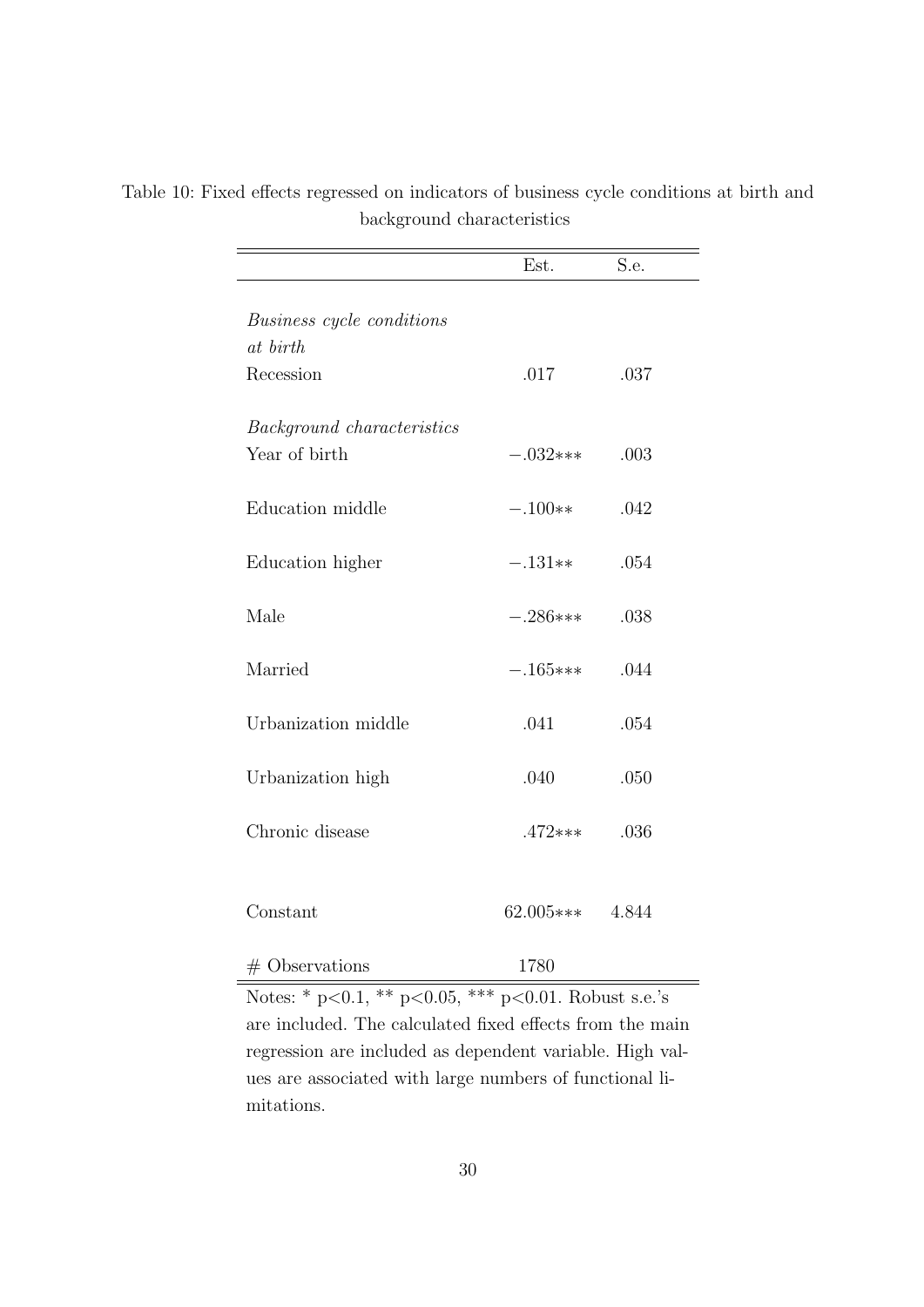|                                                | Est.        | S.e. |
|------------------------------------------------|-------------|------|
|                                                |             |      |
| Chronic diseases                               | .148***     | .027 |
| Interact. cyclical value and                   | $-1.318***$ | .346 |
| chronic diseases                               |             |      |
|                                                |             |      |
| Widowed                                        | .053        | .059 |
| Interact. cyclical value and                   | .447        | .664 |
| widowed                                        |             |      |
|                                                |             |      |
| Death family member                            | .009        | .025 |
| Interact. cyclical value and                   | $.482*$     | .278 |
| death family member                            |             |      |
|                                                |             |      |
| Illness or accident partner                    | .037        | .032 |
| Interact. cyclical value and                   | .091        | .412 |
| illness or accident partner                    |             |      |
|                                                |             |      |
| $#$ observations                               | 4410        |      |
| $N_{\text{other}}$ * $\sim$ 0.1 ** $\sim$ 0.05 | *** .       |      |

Table 11: Effects of adverse life events and their interactions with the cyclical value of the HP-filter at birth on functional limitations (*First-differenced equation*)

Notes: \* p*<*0.1, \*\* p*<*0.05, \*\*\* p*<*0.01. S.e.'s clustered by individual. Estimated by OLS. Positive estimates are associated with more functional limitations. Controls for age, age<sup>2</sup>, the remaining life events, a constant and the wave and sample dummies are included in the model but omitted from the table.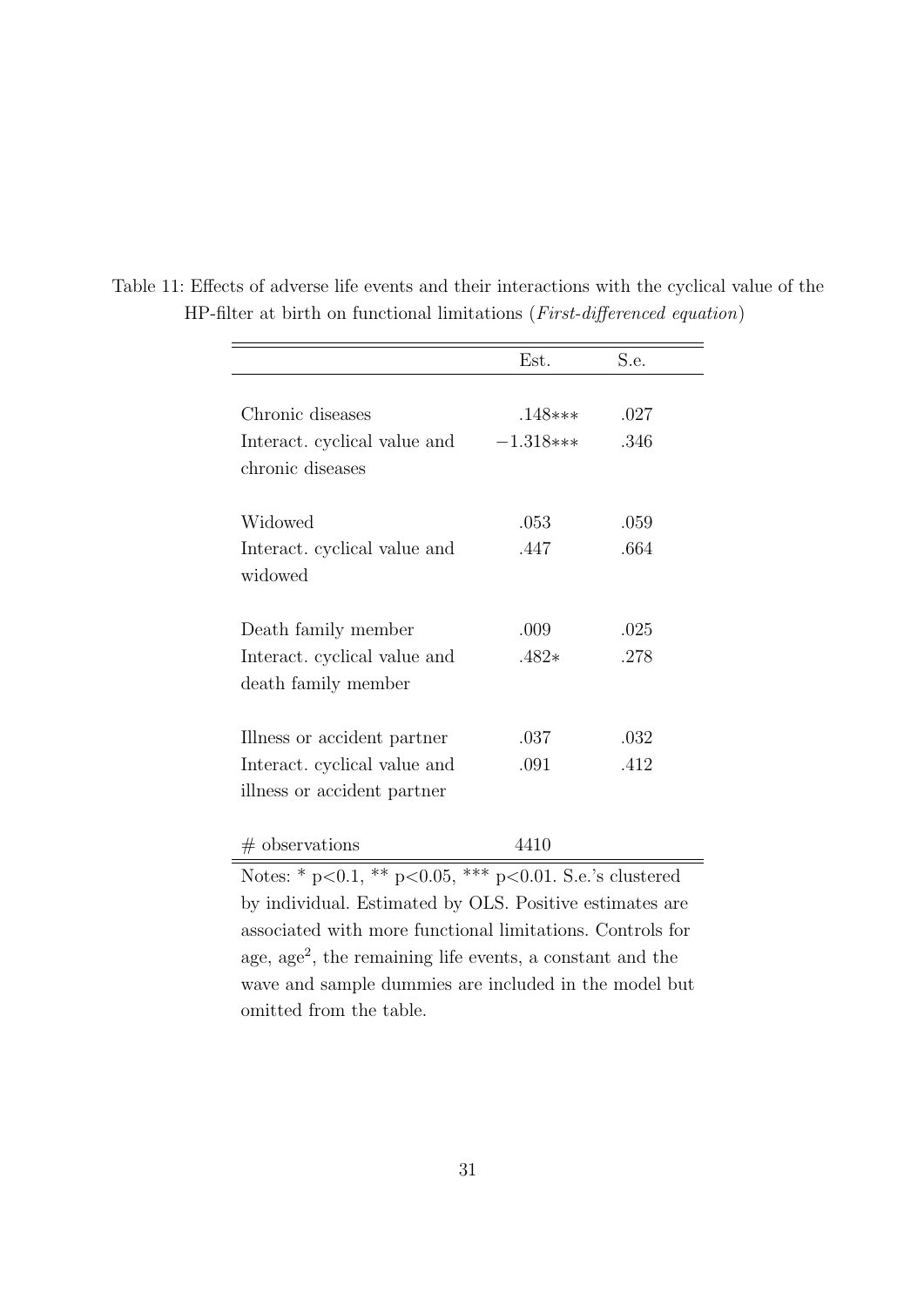|                             | Est.      | S.e. |
|-----------------------------|-----------|------|
|                             |           |      |
| Chronic diseases            | $.091***$ | .031 |
| Interact. trough and        | $.171***$ | .054 |
| chronic diseases            |           |      |
|                             |           |      |
| Widowed                     | .062      | .073 |
| Interact. trough and        | $-.024$   | .120 |
| widowed                     |           |      |
|                             |           |      |
| Death family member         | .031      | .030 |
| Interact. trough and        | $-.066$   | .045 |
| death family member         |           |      |
|                             |           |      |
| Illness or accident partner | .044      | .040 |
| Interact. trough and        | $-.018$   | .061 |
| illness or accident partner |           |      |
|                             |           |      |
| $#$ observations            | 4410      |      |

Table 12: Effects of adverse life events and their interactions with births in troughs of business cycles on functional limitations (*First-differenced equation*)

Notes: \* p*<*0.1, \*\* p*<*0.05, \*\*\* p*<*0.01. S.e.'s clustered by individual. Estimated by OLS. Positive estimates are associated with more functional limitations. Controls for age, age<sup>2</sup>, the remaining life events, a constant and the wave and sample dummies are included in the model but omitted from the table.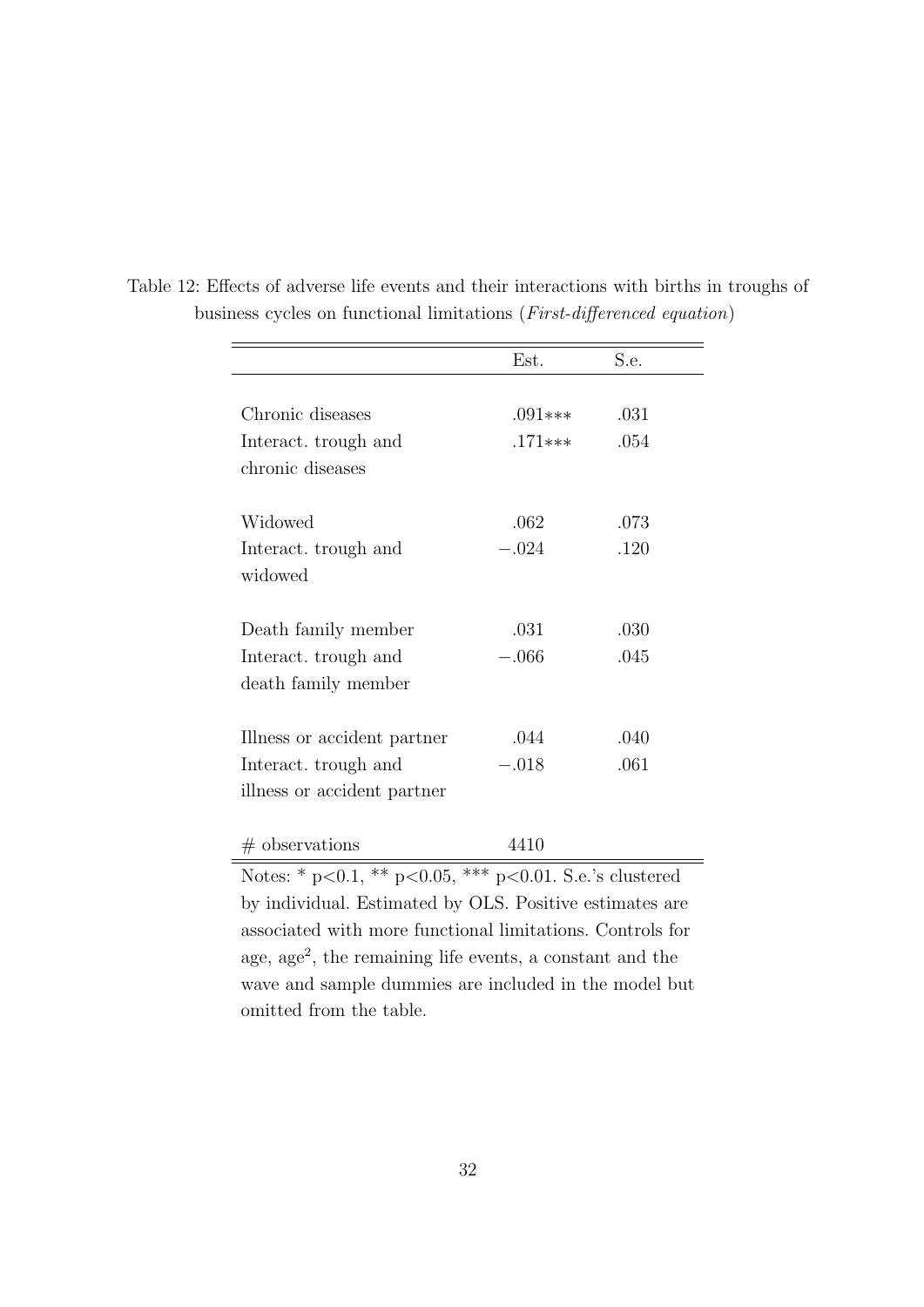|                                                                                                               | Smoothing        |      | Smoothing         |         | Smoothing     |         |
|---------------------------------------------------------------------------------------------------------------|------------------|------|-------------------|---------|---------------|---------|
|                                                                                                               | $parameter = 50$ |      | $parameter = 100$ |         | $parameter =$ | 250     |
|                                                                                                               | Est.             | S.e. | Est.              | ë.<br>S | Est.          | ė.<br>S |
| Chronic diseases                                                                                              | *890             | 040  | $**170.$          | 035     | $.090**$      | 037     |
| Interact, recession and                                                                                       | $.180***$        | .058 | $.155***$         | 053     | $.109**$      | .048    |
| chronic diseases                                                                                              |                  |      |                   |         |               |         |
| Widowed                                                                                                       | .048             | .091 | .092              | .081    | .066          | .084    |
| Interact. recession and                                                                                       | $-.113$          | 134  | $-.082$           | .121    | $-0.007$      | 115     |
| widowed                                                                                                       |                  |      |                   |         |               |         |
| Death family member                                                                                           | 030              | 040  | .025              | 035     | .025          | 037     |
| Interact. recession and                                                                                       | $-0.56$          | 051  | $-0.49$           | 046     | $-.022$       | 045     |
| death family member                                                                                           |                  |      |                   |         |               |         |
| Illness or accident partner                                                                                   | 013              | 051  | 710.              | 046     | .022          | 710.    |
| Interact. recession and                                                                                       | 045              | .073 | $710$ .           | .064    | 013           | .061    |
| illness or accident partner                                                                                   |                  |      |                   |         |               |         |
| # observations                                                                                                | 3321             |      | 4023              |         | 4199          |         |
| Notes: * p<0.1, ** p<0.05, *** p<0.01. S.e.'s clustered by individual. Estimated by OLS. Positive             |                  |      |                   |         |               |         |
| estimates are associated with more functional limitations. Controls for age, age <sup>2</sup> , the remaining |                  |      |                   |         |               |         |
| life events, a constant and the wave and sample dummies are included in the model but omitted                 |                  |      |                   |         |               |         |
| from the table. The smoothing parameter in the main analyses has a value of 500.                              |                  |      |                   |         |               |         |